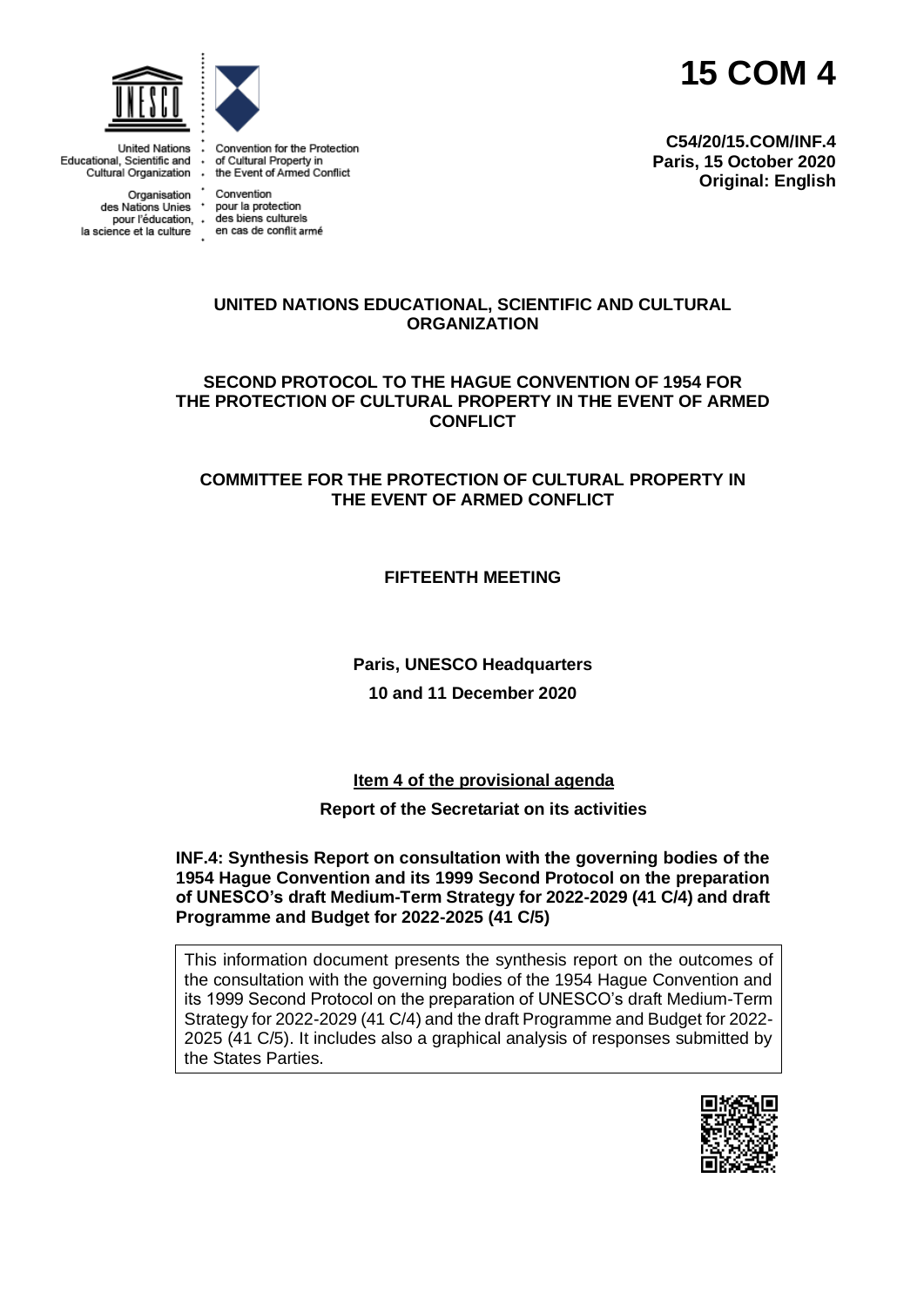# **Context**

- 1. In line with Recommendation 74 of the open-ended working group on governance, which was endorsed by the 39<sup>th</sup> session of the General Conference in its Resolution 39 C/87, an online consultation was launched by the Secretariat with the governing bodies<sup>1</sup> of the 1954 Hague Convention and its Second Protocol on the preparation of UNESCO's draft Medium-Term Strategy for 2022-2029 (41 C/4) and the draft Programme and Budget for 2022-2025 (41 C/5). To this effect, a questionnaire was prepared by the Secretariat and sent to the 133 States Parties to the 1954 Hague Convention on 17 April 2020. The questionnaire was divided into two parts – draft Medium-Term Strategy for 2022-2029 and the draft Programme and Budget for 2022-2025 – and consisted of eight multiple choice questions with an extra text box for complementary comments and one open-ended question for final observations.
- 2. Between 17 April 2020 and 10 June 2020, the following 45 States Parties responded to the questionnaire: Armenia, Austria, Azerbaijan, Belgium, Cameroon, Canada, Colombia, Costa Rica, Côte d'Ivoire, Cyprus, Czechia, Ecuador, El Salvador, Estonia, Finland, France, Georgia, Greece, Honduras, Ireland, Italy, Japan, Latvia, Lithuania, Mexico, Mongolia, Morocco, Myanmar, Nigeria, North Macedonia, Oman, Palestine, Panama, Portugal, Qatar, Romania, Serbia, Slovakia, Sweden, Switzerland, Turkey, Ukraine, United Kingdom of Great Britain and Northern Ireland, Uruguay and Uzbekistan.
- 3. This report synthesizes information provided by the States Parties in response to the questionnaire. All information provided by the States Parties in response to the questionnaire was considered for the preparation of the document 41 C/4, which will be approved by UNESCO's General Conference in November 2021. The document 41 C/4 will define a common strategic vision for UNESCO and will guide its action for the for the period 2022- 2029. The strategic orientations laid out in the 41 C/4 document will then be translated into the document 41 C/5 that will cover a four-year programmatic cycle (2022-2025).
- 4. A graphical analysis of responses is provided in annex to this document.

# **Draft Medium-Term Strategy for 2022-2029 (41 C/4)**

- 5. The first part of the questionnaire was dedicated to the future Medium-Term Strategy for the period of 2022-2029 (41 C/4).
- 6. The States Parties were asked to outline **key challenges for the effective implementation of the 1954 Hague Convention and its two (1954 and 1999) Protocols for the period of 2022-2029**. In response to this question, 73,33% of the respondents indicated *ensuring the adoption of peacetime safeguarding measures* and 51,11% of them *the compliance with the provisions of the Convention in the event of non-international armed conflict* as a 'high priority' challenge for the period of 2022-2029. *The advocacy for ethical, legal and strategic importance of the protection of cultural property for the military forces* was also noted as 'high priority' challenge by 40% of the States that participated in the online consultation. In addition, *the recognition/determination of State responsibility for damaging or destroying cultural*

<sup>1</sup> The Meeting of the High Contracting Parties to the 1954 Hague Convention, the Meeting of the Parties to the 1999 Second Protocol, as well as the Committee for the Protection of Cultural Property in the Event of Armed Conflict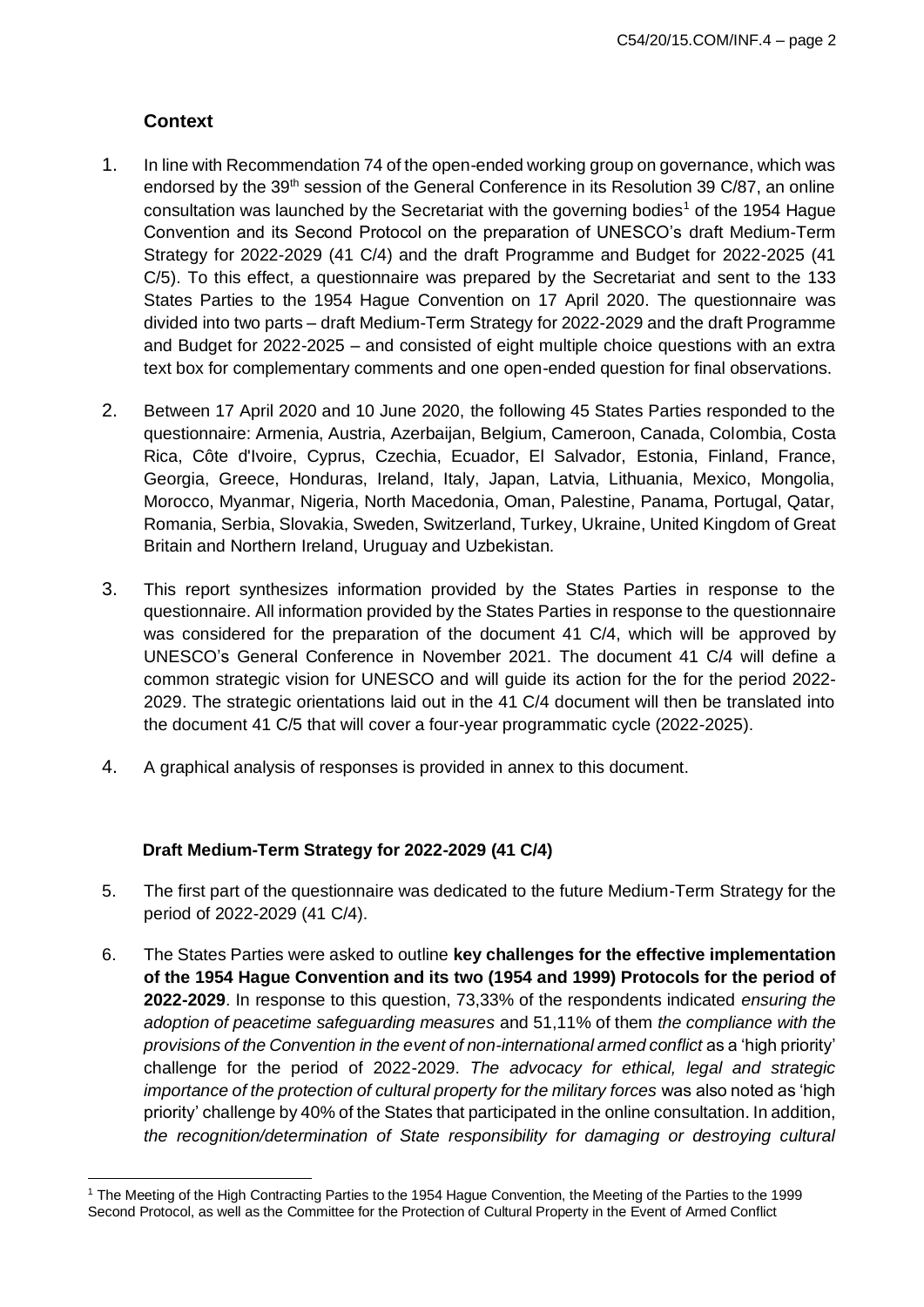*property in times of armed conflict* and also *exchange of information between States and*  international institutions the event of armed conflict and post-conflict were suggested by some respondents as potential key challenges for the period of 2022-2029.

- 7. The questionnaire also required the States Parties to note **key indicators of success in the operationalization of the 1954 Hague Convention and its two (1954 and 1999) Protocols**. In this regard, *the existence of sound and operative rapid response mechanisms to ensure the protection of cultural property in the event of armed conflict* was marked as a 'factor of high importance' by 73,33% of respondents. *The adoption and effective implementation of strategic decisions/resolutions of governing bodies*, as well as *the development of effective and sustainable safeguarding measures* were also highlighted as important factors, respectively by 71,11% and 68,89% of the participants in the consultation. Moreover, the States Parties also highlighted *the existence of effective impartial international treaty monitoring mechanism* and *the integration of the rules governing the protection of cultural property in the military regulations* as other potential indicators of operationalization.
- 8. On the question related to **the stakeholders UNESCO needs to engage with for the implementation of the programme on the 1954 Hague Convention and its two (1954 and 1999) Protocols**, the overwhelming majority of the States Parties (97,78%) stressed the importance of working with *national governments*. *Intergovernmental organizations* and *local communities* also received significant support from the responding States, receiving fa favourable response by 64.44% and 48.89% respectively.
- 9. Finally, on the question of **the potential impact of the 1954 Hague Convention and its two (1954 and 1999) Protocols on the Organization's two Global Priorities**, 64,44% of the States Parties assessed the contribution of the 1954 Hague Convention to 'Priority Africa' to have a 'high impact'. Only 26,67% of the respondents considered 'Priority Gender Equality' as a global priority that the 1954 Hague Convention may have a 'high impact'.

# **Draft Programme and Budget for 2022-2025 (41 C/5)**

- 10. The second part of the questionnaire was dedicated to the future Programme and Budget of the Organization for the period of 2022-2025 (41 C/5).
- 11. The States Parties were consulted about the **main orientations of the programme related to the 1954 Hague Convention and its two (1954 and 1999) Protocol** for the next quadrennial period of programme and budget. On this question, 51,11% of the respondents suggested *the provision of emergency assistance to States affected by armed conflict* as a main focus of the programme. The States Parties also emphasized *the assistance in developing sustainable national capacity-building programmes* (46,67%), *support to recovery of cultural properties affected by armed conflict* (44,44%), and *technical assistance in enactment of national policies and legislative acts to deter and sanction crimes against cultural property* (42,22%) important priority areas of the programme. It is to be noted that the States Parties also proposed to *improve the work of the governing bodies* and *raise the quality of communication, including on the enhanced protection mechanism* as concrete actions.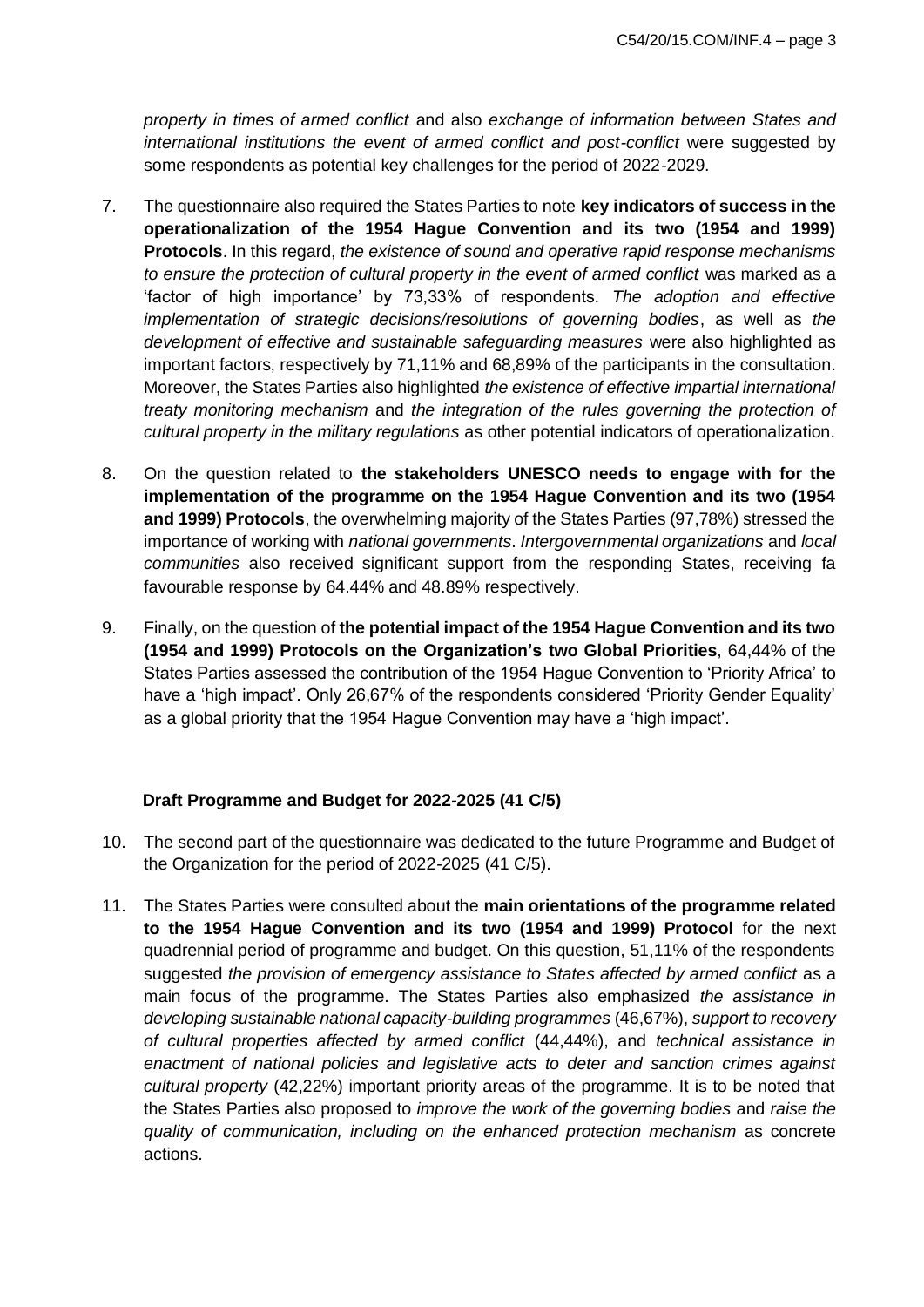- 12. The question of potential **synergies between the 1954 Hague Conventions and its two (1954 and 1999) Protocol and other UNESCO Conventions in the field of culture** has also been included in the questionnaire. On this matter, the respondents overwhelmingly emphasized links with *the Convention Concerning the Protection of the World Cultural and Natural Heritage (93,33%)* and *Convention on the Means of Prohibiting and Preventing the Illicit Import, Export and Transfer of Ownership of Cultural Property (91,11%)*. In this context, some of the States Parties suggested *integrated monitoring mechanism for the 1954, 1970 and 1995 UNIDROIT Conventions.* The need for *coordinated and joint capacity-building activities between the 1954 Hague Convention and the 1970 Convention* has been also underlined.
- 13. With regard to the question on the **contribution of the 1954 Hague Convention and its two (1954 and 1999) Protocols to the attainment of the SDGs**, strengthening efforts to protect and safeguard the world's cultural and natural heritage was underscored by 86,67% of the responded States Parties as 'most valuable'. It must also be noted that, a number of States Parties commented on the need to include *SDG 16.4 (By 2030 significantly reduce illicit financial and arms flows, strengthen recovery and return of stolen assets, and combat all forms of organized crime)* among the related SDGs for the 1954 Hague Convention and its two (1954 and 1999) Protocols.
- 14. Finally, at the end of the questionnaire, the States Parties shared their general observations concerning the 1954 Hague Convention and its two (1954 and 1999) Protocols. On this line, suggestions were made to create an international network of databases of cultural properties, to streamline the activities under the programme concerning the 1954 Hague Convention with a view to create an added-value and to avoid duplication with other programmes.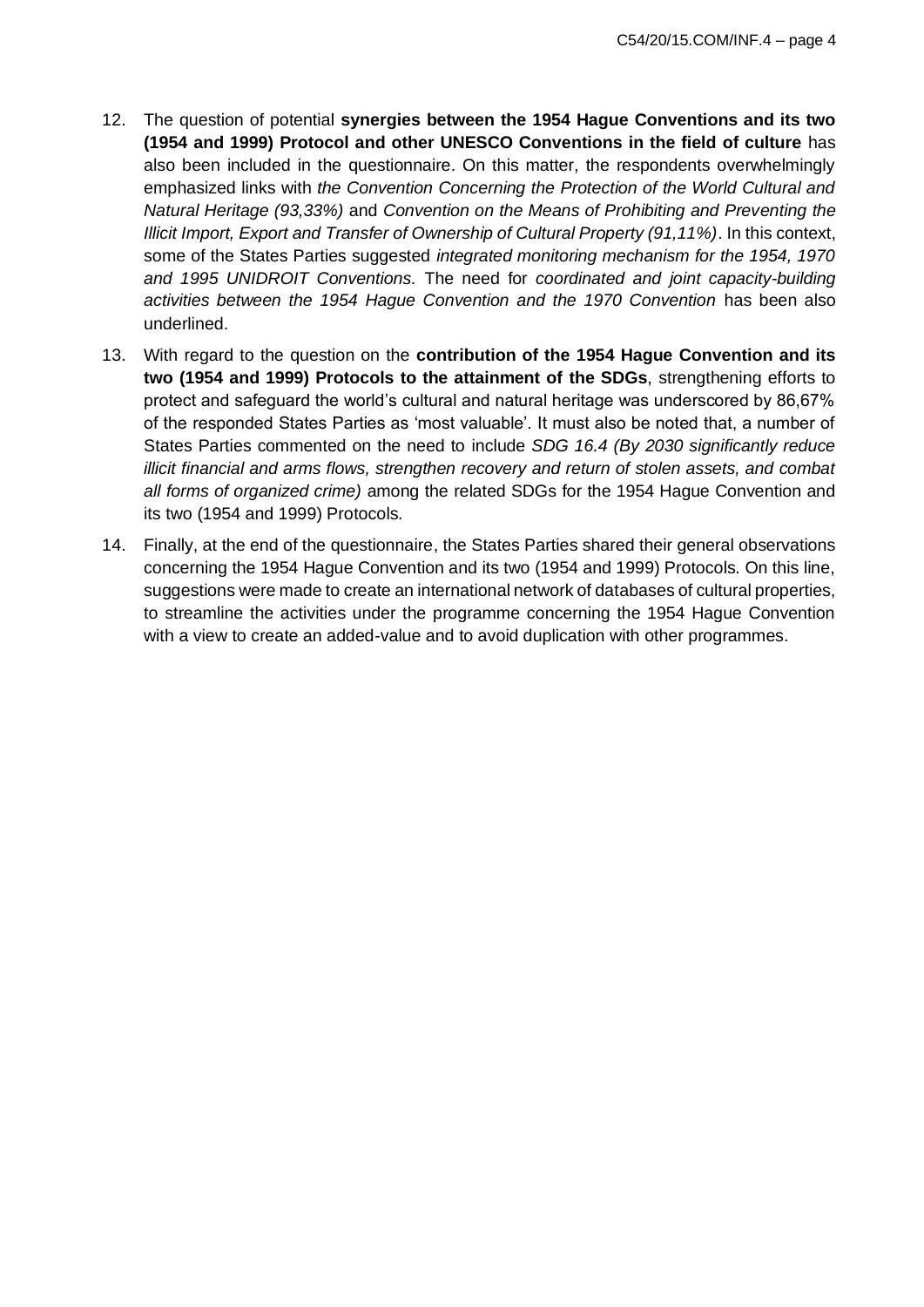#### **Annex**

# **SECTION B UNESCO's future Medium-Term Strategy for 2022-2029 (41 C/4)**

B1) In your view, which of the following key challenges will be the most relevant for the effective implementation of the 1954 Hague Convention and its two (1954 and 1999) Protocols during the 2022-2029 period?

|                                                                                                                                                                                                                                                                                                                                                                                   | High<br>priority | <b>Medium</b><br>priority | Low<br>priority |
|-----------------------------------------------------------------------------------------------------------------------------------------------------------------------------------------------------------------------------------------------------------------------------------------------------------------------------------------------------------------------------------|------------------|---------------------------|-----------------|
| Ensuring the adoption of effective peacetime<br>safeguarding measures, such as the planning of<br>emergency measures for protection against fire<br>or structural collapse, the preparation for the<br>removal of movable cultural property or the<br>provision for adequate in situ protection of such<br>property etc., taken against foreseeable effects<br>of armed conflicts | 33               | 11                        | 1               |
| Ensuring the compliance with respective<br>provisions of the 1954 Hague Convention and its<br>two (1954 and 1999) Protocols in the event of<br>non-international armed conflicts                                                                                                                                                                                                  | 23               | 19                        | 3               |
| Successfully advocating ethical, legal and<br>strategic importance of the protection of cultural<br>property for the military forces                                                                                                                                                                                                                                              | 18               | 23                        | $\overline{4}$  |
| Transforming the International Register of<br>Cultural Property under Special Protection and /<br>or the International List of Cultural Property<br>under Enhanced Protection into effective tools to<br>reinforce the protection of cultural property in<br>times of armed conflict                                                                                              | 17               | 24                        | $\overline{4}$  |
| Raising awareness of the importance/need to<br>ratify the 1954 Hague Convention and its two<br>$(1954$ and 1999) Protocols                                                                                                                                                                                                                                                        | 17               | 26                        | $\overline{2}$  |
| Improving national criminal legislations to deter<br>and sanction deliberate attacks against cultural<br>property                                                                                                                                                                                                                                                                 | 17               | 26                        | $\overline{2}$  |
| Support long-term transformative capacity-<br>building initiatives and policy interventions                                                                                                                                                                                                                                                                                       | 15               | 29                        | 1               |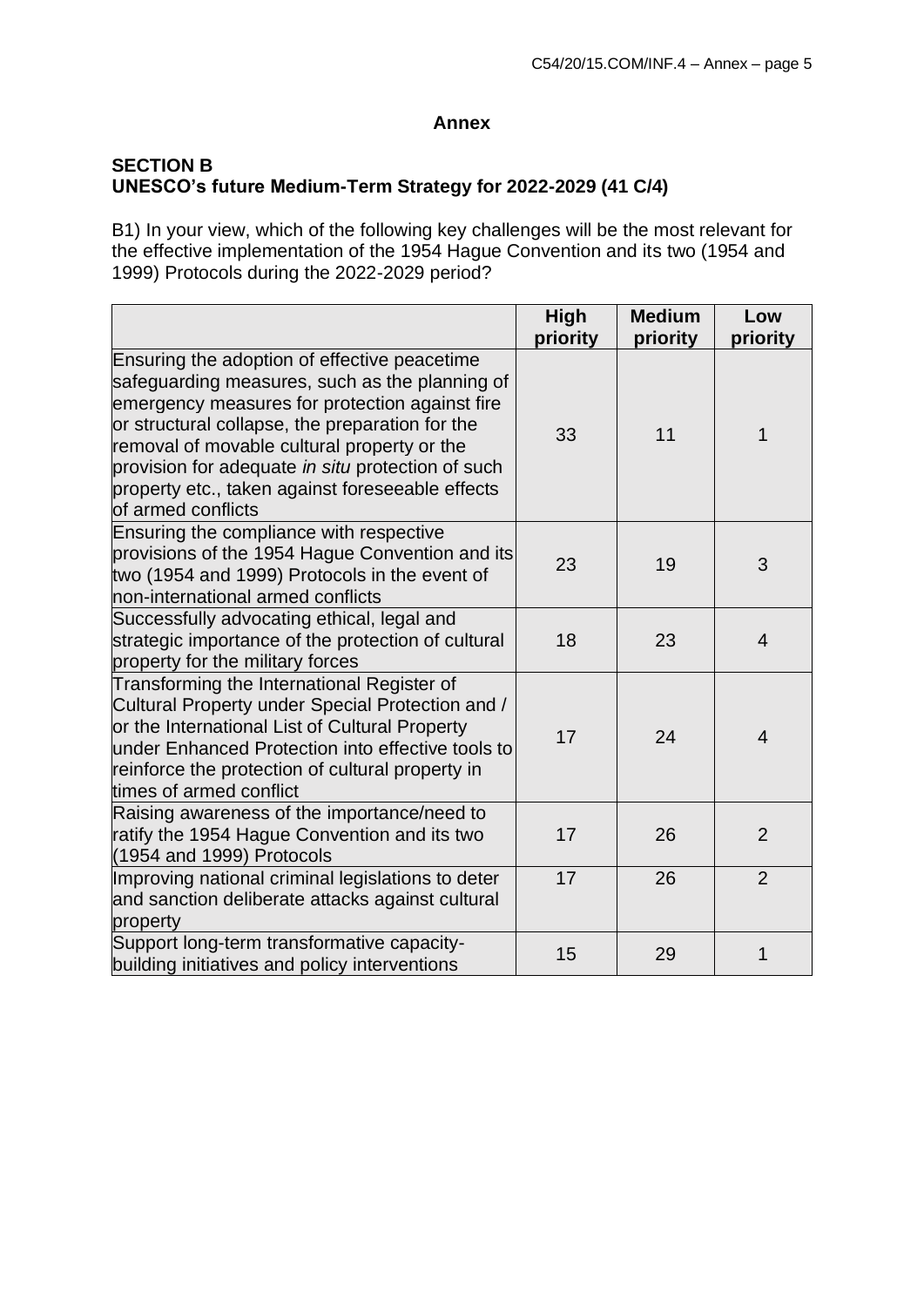0% 10% 20% 30% 40% 50% 60% 70% 80% 90% 100%

#### 33.33 37.78 37.78 37.78 40.00 51.11 73.33 64.44 57.78 53.33 57.78 52.27 42.22 24.44 2.22 4.44 8.89 4.44 8.89 6.67 2.22 Support long-term transformative capacity-building initiatives and policy interventions Improving national criminal legislations to deter and sanction deliberate attacks against cultural property Transforming the International Register of Cultural Property under Special Protection and / or the International List of Cultural Property under Enhanced Protection into effective tools to reinforce the protection of cultural property during armed conflict Raising awareness of the importance/need to ratify the 1954 Hague Convention and its two (1954 and 1999) Protocols Successfully advocating ethical, legal and strategic importance of the protection of cultural property for the military forces Ensuring the compliance with respective provisions of the 1954 Hague Convention and its two (1954 and 1999) Protocols in the event of non-international armed conflicts Ensuring the adoption of effective peacetime safeguarding measures taken against foreseeable effects of armed conflicts Key challenges relevant for the effective implementation of the 1954 Hague Convention and its two (1954 and 1999) Protocols during the 2022-2029 period  $\blacksquare$  High Priority  $\blacksquare$  Medium Priority  $\blacksquare$  Low Priority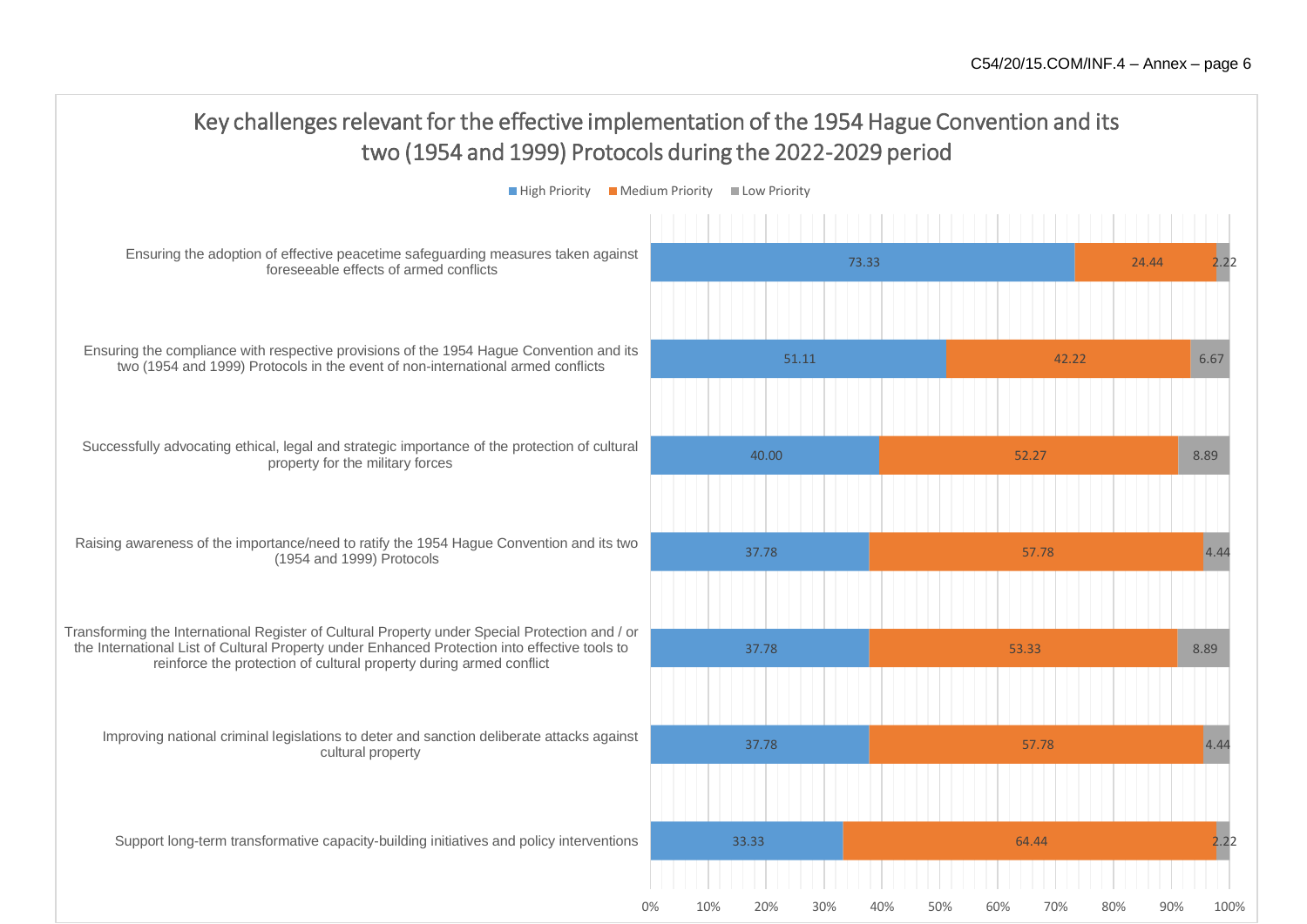| <b>ADDITIONAL COMMENTS</b> |                                                                                                                                                                                                                                                                                                                                                                                                                                                                                                                                                                                                                                                                                                                                                                                                                                                                                                                                                                                                                                                                                                                    |
|----------------------------|--------------------------------------------------------------------------------------------------------------------------------------------------------------------------------------------------------------------------------------------------------------------------------------------------------------------------------------------------------------------------------------------------------------------------------------------------------------------------------------------------------------------------------------------------------------------------------------------------------------------------------------------------------------------------------------------------------------------------------------------------------------------------------------------------------------------------------------------------------------------------------------------------------------------------------------------------------------------------------------------------------------------------------------------------------------------------------------------------------------------|
| Austria                    | Not sure what is meant by "Support long-term transformative capacity-building                                                                                                                                                                                                                                                                                                                                                                                                                                                                                                                                                                                                                                                                                                                                                                                                                                                                                                                                                                                                                                      |
|                            | initiatives and policy interventions".                                                                                                                                                                                                                                                                                                                                                                                                                                                                                                                                                                                                                                                                                                                                                                                                                                                                                                                                                                                                                                                                             |
| Azerbaijan                 | The Government of Azerbaijan wishes to emphasize that apart from individual<br>criminal responsibility for committing crimes against cultural property, a<br>recognition/determination of State responsibility for damaging or destroying<br>cultural property in times of armed conflict, including in times of belligerent<br>occupation, will be one of the challenges (high priority) for the period of 2022-<br>2029.                                                                                                                                                                                                                                                                                                                                                                                                                                                                                                                                                                                                                                                                                         |
| <b>Belgium</b>             | The implementation of the Action Plan to Promote the Ratification and<br>Strengthen the Implementation of the 1954 Hague Convention and its two<br>Protocols (1954 and 1999) adopted by the Committee for the Protection of<br>Cultural Property in the Event of Armed Conflict in December 2019. The<br>dissemination of the 1954 Hague Convention and its two Protocols among the<br>population, in particular the armed forces and personnel assigned to the<br>protection of cultural property (Hague Convention, Article 25; Second<br>Protocol, Article 30).                                                                                                                                                                                                                                                                                                                                                                                                                                                                                                                                                 |
| Côte d'Ivoire              | Sensitize populations, governments, and political decision-makers on the<br>importance of and respect for the protection of cultural heritage in times of<br>peace as well as in times of armed conflict.                                                                                                                                                                                                                                                                                                                                                                                                                                                                                                                                                                                                                                                                                                                                                                                                                                                                                                          |
| Ecuador                    | Preservation and protection of cultural heritage property against anthropic<br>risks.                                                                                                                                                                                                                                                                                                                                                                                                                                                                                                                                                                                                                                                                                                                                                                                                                                                                                                                                                                                                                              |
| El Salvador                | The synergic work with other conventions, particularly with the 1970<br>convention and 1972 convention to fill holes and reinforce the actions with the<br>countries to guarantee better protection creating a global strategy to be<br>adopted in line with the local and regional legislations in a way to be effective,<br>operational.                                                                                                                                                                                                                                                                                                                                                                                                                                                                                                                                                                                                                                                                                                                                                                         |
| France                     | Strengthen the links and ensure better coordination between the services of<br>the armies and the services in charge of heritage in the States Parties.                                                                                                                                                                                                                                                                                                                                                                                                                                                                                                                                                                                                                                                                                                                                                                                                                                                                                                                                                            |
| Georgia                    | For the purposes of the 1954 Convention, the protection of cultural property<br>shall comprise of the safeguarding and respect of those property. The 1999<br>Second Protocol complements The Hague Convention of 1954 in many<br>aspects, it reinforces the provisions related to the safeguarding and respect<br>of cultural property in the event of armed conflict. Among them the benefit of<br>enhanced protection implies continued compliance with the conditions set out<br>in Article 10 of the Second Protocol. In addition, according of the article 12<br>of this protocol the Parties to a conflict shall ensure the immunity of cultural<br>property under enhanced protection by refraining from making such property<br>the object of attack or from any use of the property or its immediate<br>surroundings in support of military action. Thus, the wide ratification of the<br>1954 Convention as well as its protocols is one of the most relevant key<br>challenge for its effective implementation through complex measures, in order<br>to ensu[SECRETARIAT: The sentence was incomplete] |
| Honduras                   | Supporting capacity building strategies that take into consideration joint<br>training programs for military and civilian cultural heritage specialists.                                                                                                                                                                                                                                                                                                                                                                                                                                                                                                                                                                                                                                                                                                                                                                                                                                                                                                                                                           |
| Ireland                    | In selecting high priorities, the focus was on challenges which are both<br>important and in respect of which responses can be readily measured on a<br>medium-term basis.                                                                                                                                                                                                                                                                                                                                                                                                                                                                                                                                                                                                                                                                                                                                                                                                                                                                                                                                         |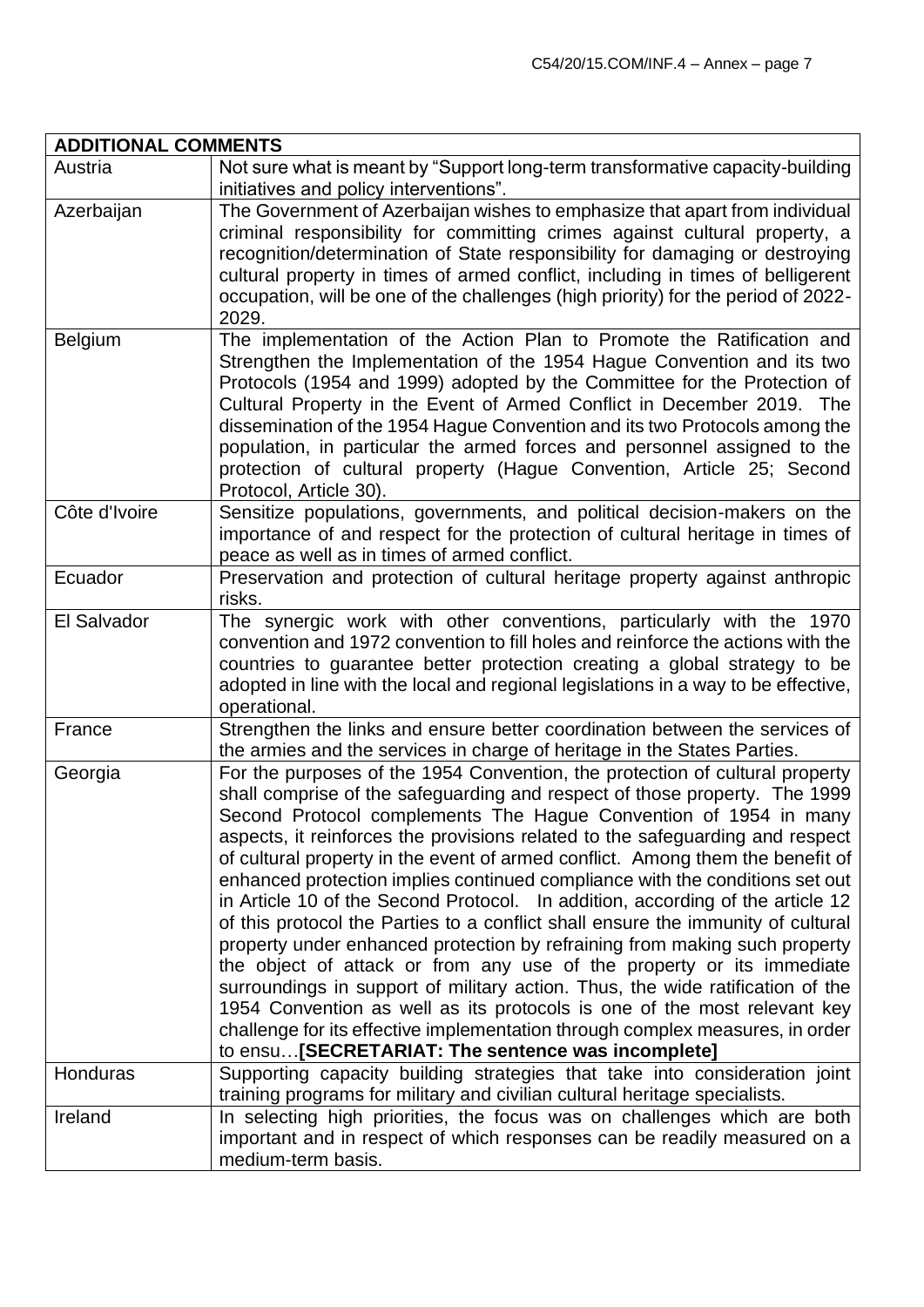| Italy       | Enhance cooperation between state parties and communities; Strengthen<br>synergies among UNESCO's Culture Conventions; Develop activities to<br>increase the understanding and effective implementation of the Convention<br>and its Protocols among Member States.                                                                                                                                                                                                                                                                        |
|-------------|--------------------------------------------------------------------------------------------------------------------------------------------------------------------------------------------------------------------------------------------------------------------------------------------------------------------------------------------------------------------------------------------------------------------------------------------------------------------------------------------------------------------------------------------|
| Japan       | From a viewpoint of recognized experts in that field, to share national<br>experiences to implement the 1954 Hague Convention in different aspects;<br>enactment of national policies and legislation, establishment of relevant<br>bodies (a committee for cooperation among different ministries and<br>agencies, a service in the military, etc.), education and training, practical<br>safeguarding measures, etc.                                                                                                                     |
| Myanmar     | As the national cultural heritage in Mrauk U, Rakhine state, which is now in<br>the process of the World Heritage nomination process, is in the armed<br>conflict area, the protection of the existing cultural heritage is urgently<br>needed. It would be of a great help, if the projects related to respond and<br>recovery to conflicts, could be carried out in Myanmar. It will be benefited to<br>those who have been involved directly or indirectly in the conflicts in the<br>heritage site to be able to comply the protocols. |
| Panama      | Raising awareness of the potential increase of looting and illegal trafficking<br>of cultural items of particular value due to potential conflicts over resources<br>at national or international level, under the effects of the pandemic brought<br>about by the novel coronavirus COVID-19.                                                                                                                                                                                                                                             |
| Qatar       | Raising awareness of the collection, classification and safeguarding of the<br>cultural heritage under the situations of the armed conflicts.                                                                                                                                                                                                                                                                                                                                                                                              |
| Serbia      | Transforming the International Register of Cultural Property under Special<br>Protection into effective tool can significantly contribute to the achievement<br>of the objectives of this Convention.                                                                                                                                                                                                                                                                                                                                      |
| Switzerland | Planning of preventive measures against the dangers of natural disasters.<br>Heritage protection also includes post-conflict measures or measures<br>following natural disasters. Elaboration of bases and planning of measures<br>for the long-term safeguarding and protection of cultural assets in the digital<br>field (important public and private archives, libraries, universities,<br>archaeology, heritage services).                                                                                                           |
| Turkey      | Ensuring impartiality and reliability of the information exchanged between<br>the State Parties and the international institutions in times of armed conflict,<br>post-conflict and peace.                                                                                                                                                                                                                                                                                                                                                 |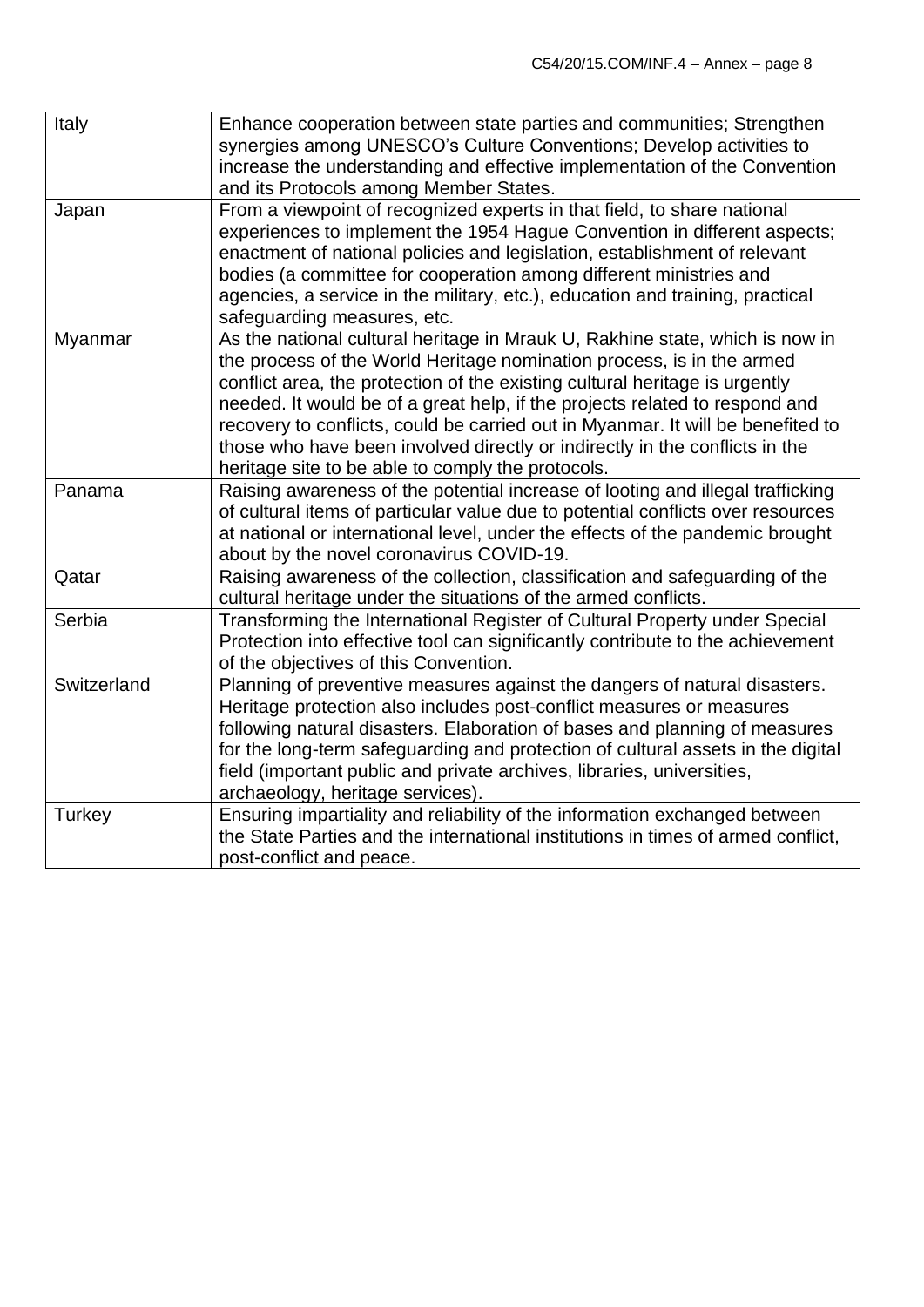## **B2) What could be, in your view, key indicators of success in the operationalization of the 1954 Hague Convention and its two (1954 and 1999) Protocols during the 2022-2029 period?**

|                                                                                                                                                                                                                               | <b>Factor of</b><br>high<br>importance | <b>Factor of</b><br>relative<br><i>importance</i> | <b>Factor of</b><br>limited<br>importance |
|-------------------------------------------------------------------------------------------------------------------------------------------------------------------------------------------------------------------------------|----------------------------------------|---------------------------------------------------|-------------------------------------------|
| Adoption and effective implementation<br>of strategic decisions/resolutions of<br>governing bodies of the 1954 Hague<br>Convention and its 1999 Second<br>Protocol                                                            | 32                                     | 11                                                | $\overline{2}$                            |
| Increased number of inscriptions of<br>cultural properties on the International<br>List<br>Cultural<br>Property<br><b>of</b><br>under<br><b>Enhanced Protection and their effective</b><br>monitoring                         | 21                                     | 21                                                | 3                                         |
| Enactment of national policies and<br>legislations strengthening the protection<br>of cultural property, both in peacetime<br>and in time of armed conflict                                                                   | 30                                     | 14                                                | 1                                         |
| Increased number of projects related to<br>conflict preparedness, response and<br>recovery financed through the 1999<br>Second Protocol Fund or the UNESCO<br>Heritage Emergency Fund, and their<br>successful implementation | 25                                     | 17                                                | 3                                         |
| Increased number of national reports<br>submitted on the implementation of the<br>1954 Hague Convention and its two<br>$(1954$ and 1999) Protocols                                                                            | 10                                     | 28                                                | $\overline{7}$                            |
| Reinforced capacity of stakeholders, in<br>particular the armed forces, to protect<br>cultural property in the event of armed<br>conflict                                                                                     | 29                                     | 14                                                | $\overline{2}$                            |
| Adoption of effective and sustainable<br>safeguarding measures, such as the<br>development of inventories and<br>emergency contingency plans etc.,<br>against foreseeable effects of armed<br>conflict                        | 31                                     | 13                                                | 1                                         |
| Existence of sound and operative rapid<br>response mechanisms, at national and<br>international levels, to ensure the<br>protection of cultural property in the<br>event of armed conflict                                    | 33                                     | 9                                                 | 3                                         |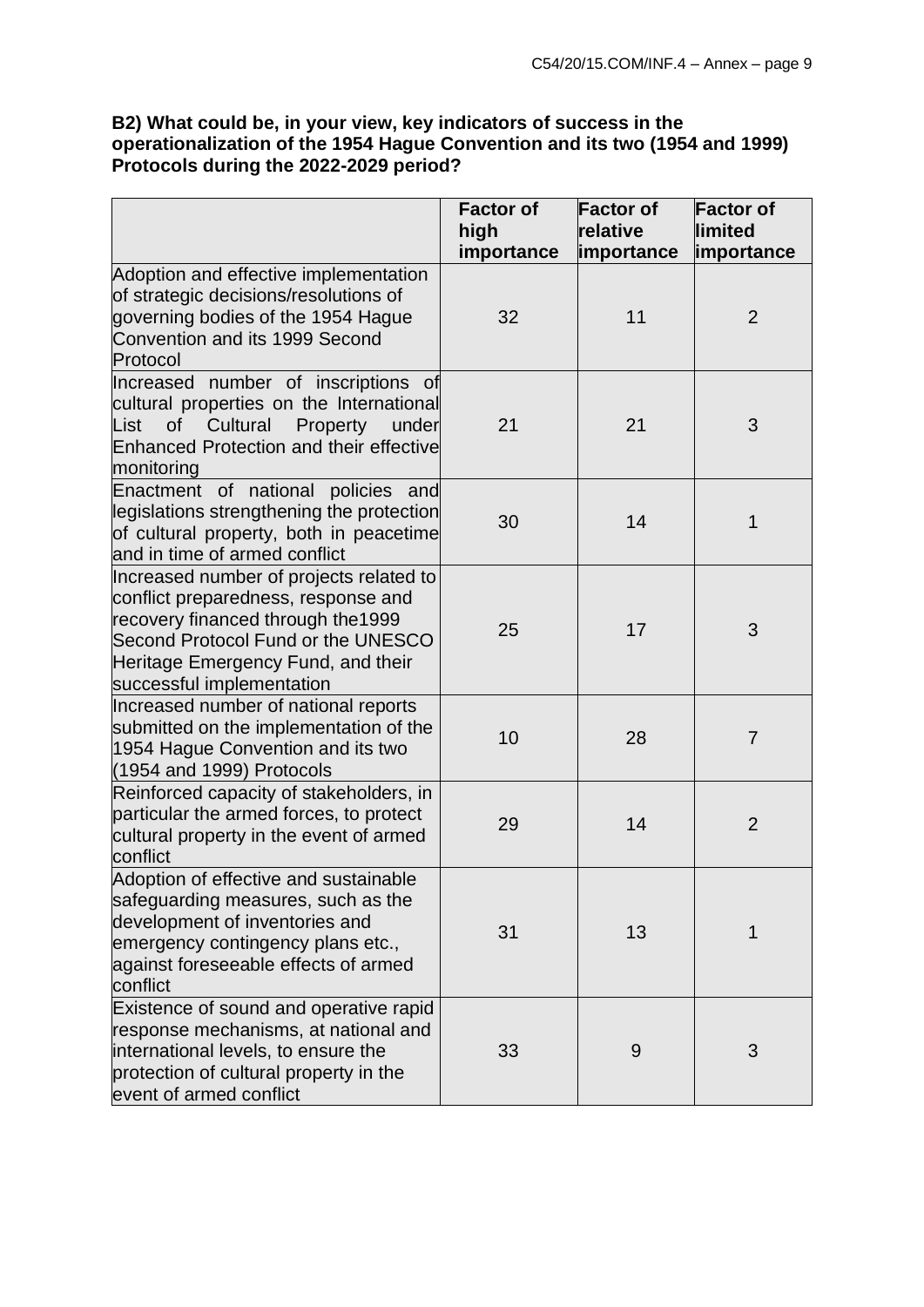| Key indicators of success in the operationalization of the 1954 Hague Convention and<br>its two (1954 and 1999) Protocols during the 2022-2029 period                                                                |                                                               |               |  |  |
|----------------------------------------------------------------------------------------------------------------------------------------------------------------------------------------------------------------------|---------------------------------------------------------------|---------------|--|--|
| Factor of high importance                                                                                                                                                                                            | Factor of relative importance<br>Factor of limited importance |               |  |  |
| Existence of sound and operative rapid response mechanisms, at national and<br>international levels, to ensure the protection of cultural property in the event of<br>armed conflict                                 | 73.33                                                         | 20.00<br>6.67 |  |  |
| Adoption and effective implementation of strategic decisions/resolutions of<br>governing bodies of the 1954 Hague Convention and its 1999 Second Protocol                                                            | 71.11                                                         | 4.44<br>24.44 |  |  |
| Adoption of effective and sustainable safeguarding measures, such as the<br>development of inventories and emergency contingency plans etc., against<br>foreseeable effects of armed conflict                        | 68.89                                                         | 2.22<br>28.89 |  |  |
| Enactment of national policies and legislations strengthening the protection of<br>cultural property, both in peacetime and in time of armed conflict                                                                | 66.67                                                         | 2.22<br>31.11 |  |  |
| Reinforced capacity of stakeholders, in particular the armed forces, to protect<br>cultural property in the event of armed conflict                                                                                  | 64.44                                                         | 4.44<br>31.11 |  |  |
| Increased number of projects related to conflict preparedness, response and<br>recovery financed through the 1999 Second Protocol Fund or the UNESCO Heritage<br>Emergency Fund, and their successful implementation | 55.56                                                         | 37.78<br>6.67 |  |  |
| Increased number of inscriptions of cultural properties on the International List of<br>Cultural Property under Enhanced Protection and their effective monitoring                                                   | 46.67                                                         | 46.67<br>6.67 |  |  |
| Increased number of national reports submitted on the implementation of the 1954<br>Hague Convention and its two (1954 and 1999) Protocols                                                                           | 22.22<br>62.22                                                | 15.56         |  |  |
|                                                                                                                                                                                                                      | 0%<br>20%<br>40%<br>60%                                       | 100%<br>80%   |  |  |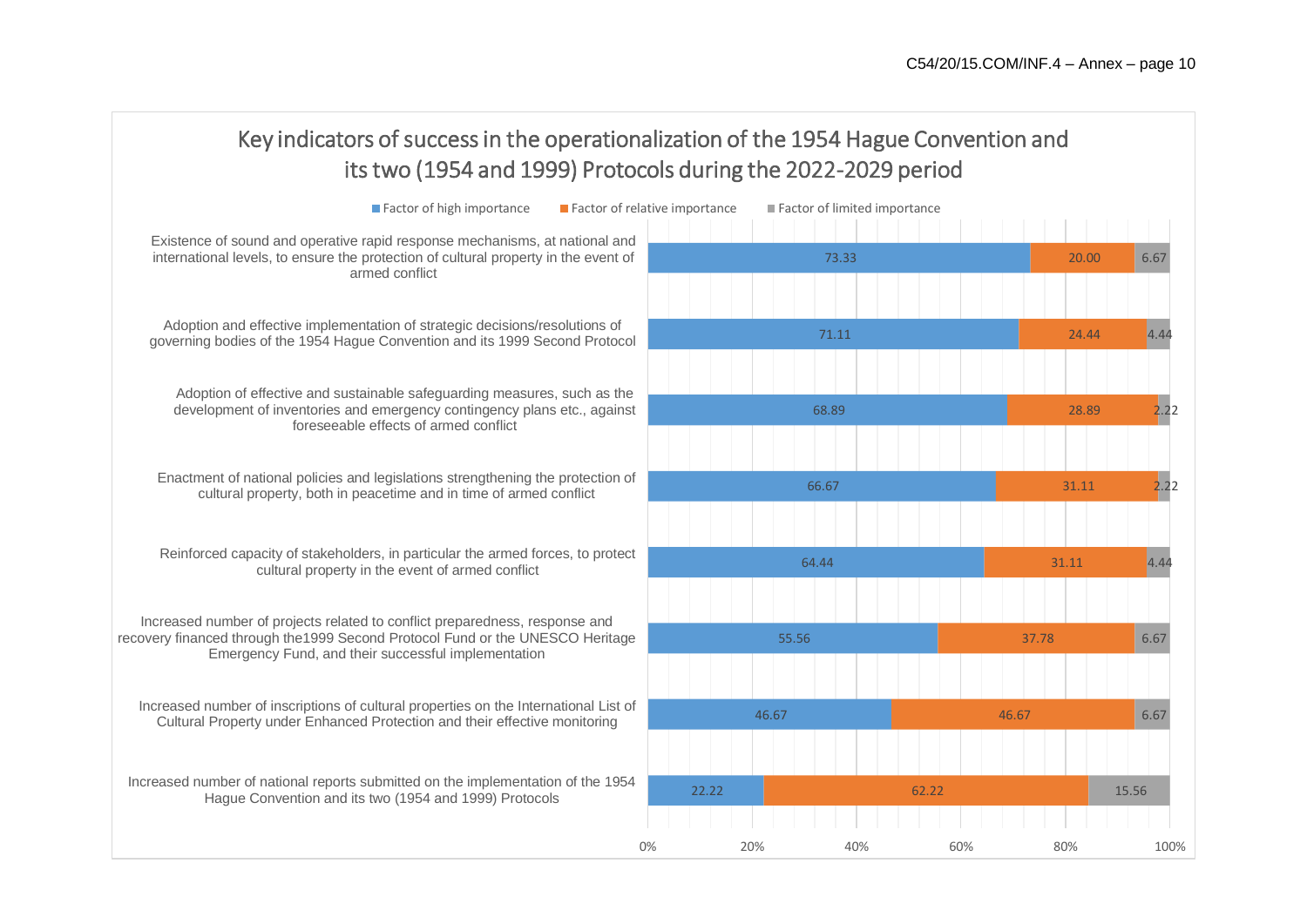| <b>ADDITIONAL COMMENTS</b> |                                                                                                                                                                                                                                                                                                                                                                                                                                                                                                                                                                                                                                                                                                                                                                                                                                                                                                                                                                                                                                                                                                                                |
|----------------------------|--------------------------------------------------------------------------------------------------------------------------------------------------------------------------------------------------------------------------------------------------------------------------------------------------------------------------------------------------------------------------------------------------------------------------------------------------------------------------------------------------------------------------------------------------------------------------------------------------------------------------------------------------------------------------------------------------------------------------------------------------------------------------------------------------------------------------------------------------------------------------------------------------------------------------------------------------------------------------------------------------------------------------------------------------------------------------------------------------------------------------------|
| Austria                    | Adoption of effective safeguarding measures, development of inventories is worth<br>supporting in particular as it is an important foundation for the return of any cultural<br>object.                                                                                                                                                                                                                                                                                                                                                                                                                                                                                                                                                                                                                                                                                                                                                                                                                                                                                                                                        |
| Azerbaijan                 | The Government of Azerbaijan wishes to add the following as an indicator:<br>"Existence of effective impartial international monitoring mechanism to identify<br>and report on breaches of the 1954 Hague Convention and its two (1954 and<br>1999) Protocols".                                                                                                                                                                                                                                                                                                                                                                                                                                                                                                                                                                                                                                                                                                                                                                                                                                                                |
| <b>Belgium</b>             | The effective implementation of the activities of the Action Plan to promote the<br>ratification and strengthen the implementation of the 1954 Hague Convention and<br>its two Protocols (1954 and 1999) adopted by the Committee for the Protection of<br>Cultural Property in the Event of Armed Conflict in December 2019. The adoption<br>of measures integrating the rules for the protection of cultural property in military<br>training programs and military regulations, as well as in information and education<br>programs for the population (Hague Convention, Article 25; Second Protocol,<br>Article 30).                                                                                                                                                                                                                                                                                                                                                                                                                                                                                                      |
| Côte d'Ivoire              | Increased awareness and popularization of the 1954 Convention and its two<br>protocols (1954 and 1999) among the population, political decision-makers,<br>armed forces and heritage managers in times of peace.                                                                                                                                                                                                                                                                                                                                                                                                                                                                                                                                                                                                                                                                                                                                                                                                                                                                                                               |
| Estonia                    | In the event of armed conflicts and all sorts of other crises (power outages, fires,<br>attacks on servers and digital systems), it is important that information can be<br>retrieved from registers. If, at the moment, there is no provision for so-called<br>backup in the case of UNESCO or national heritage registers, then this should<br>definitely be done. Agreements should be made and financial opportunities found<br>for data backup and storage of information in data embassies. Countries should<br>have their own strategy for maintaining basic information on how register<br>information is made available in different crisis situations. However, if the<br>UNESCOs List of Cultural Property under Enhanced Protection does not have a<br>strategy for the long-term preservation of basic information, it is definitely worth<br>thinking about. The storage and constant updating of information definitely<br>requires a separate budget and transnational agreements. In addition, there are<br>many more questions about what information to classify, how to protect it, who<br>has access etc. |
| France                     | Increase in projects in partnership with other international mechanisms<br>specialized in the protection of heritage in the event of armed conflict<br>Strengthening of training activities for military and civilian personnel specialized in<br>the protection of heritage.                                                                                                                                                                                                                                                                                                                                                                                                                                                                                                                                                                                                                                                                                                                                                                                                                                                  |
| Georgia                    | Increased number of projects related to conflict preparedness, response and<br>recovery by the 1999 Second Protocol Fund or the UNESCO Heritage Emergency<br>Fund, and their International Aids, should be key indicators of successful<br>implementation of the 1954 Hague Convention and its two Protocols. Preparatory<br>action has been carrying out in Georgia. In particular: the inventory of cultural<br>heritage, listing of properties, applying protection zones, elaboration of<br>conservation and management plans, and collection of data in the national cultural<br>heritage database and etc.  Inventory of cultural heritage is carrying out on the<br>basis of an innovative Geo Information System for Cultural Heritage Management<br>and GIS Portal, elaborated and established in recent years. However, the<br>Georgian Government is deprived of the possibility to carry out inventory in the                                                                                                                                                                                                      |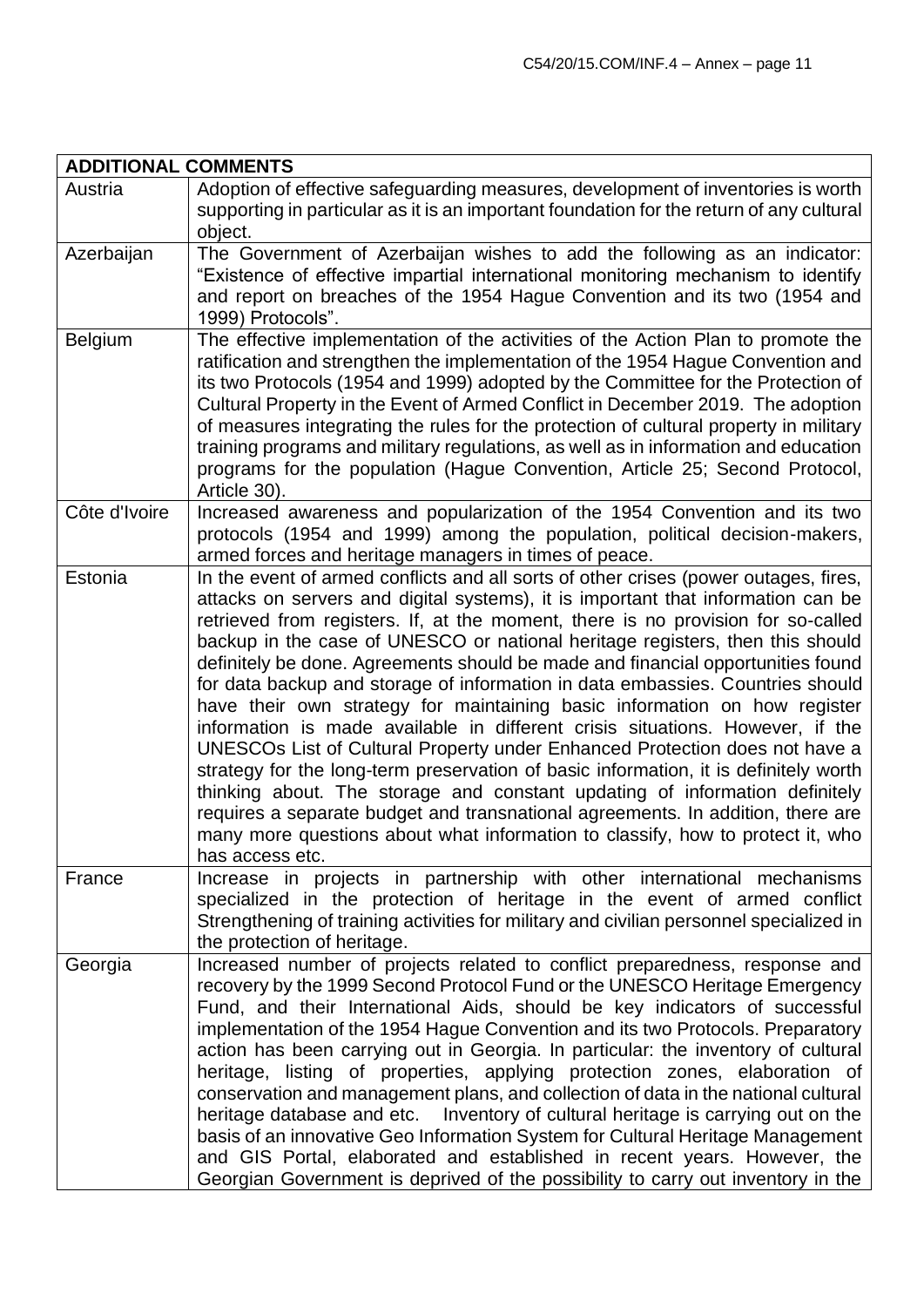|             | occupied territories, which makes impossible to take GPS coordinates of the<br>respective monuments located therein. Nevertheless, the National Agency for<br>Cultural Heritage Preservation developed an electronic map, in which the cultural<br>heritage is identified on the level of areas/settlements and villages (visit<br>http://myherita.ge/). It should be noted, that according to one of the provisions of<br>the Second Protocol of the 1954 Hague Convention, implying identification and<br>recognition of monuments with enhanced protection status, the area designated<br>for Enhanced Protection - Mtskheta Historical Monuments - was equipped with<br>information signs. In accordance<br>with<br>distinctive<br><b>UNESCO</b><br>special<br>recommendation, the event took place within the aforementioned workshop. To<br>ensure the proper protection of cultural heritage in the country, it is crucial to<br>reinforce capacity of stakeholders and to activate the following preparatory<br>actions: complete the process of inventory and documenting of Cultural Heritage;<br>incorporate guidelines and instructions on the protection of cultural property in the<br>military regulations; elaborate guidelines for emergency measures (including risk<br>preparedness plans); in close cooperation with UNESCO and its advisory bodies,<br>also with the relevant governmental and non-governmental organizations,<br>develop and implement peacetime training courses and educational programs for<br>the wider audience involved in the heritage sector. |
|-------------|---------------------------------------------------------------------------------------------------------------------------------------------------------------------------------------------------------------------------------------------------------------------------------------------------------------------------------------------------------------------------------------------------------------------------------------------------------------------------------------------------------------------------------------------------------------------------------------------------------------------------------------------------------------------------------------------------------------------------------------------------------------------------------------------------------------------------------------------------------------------------------------------------------------------------------------------------------------------------------------------------------------------------------------------------------------------------------------------------------------------------------------------------------------------------------------------------------------------------------------------------------------------------------------------------------------------------------------------------------------------------------------------------------------------------------------------------------------------------------------------------------------------------------------------------------------------------------------------|
| Ireland     | The focus in selecting factors was on those which are most likely to be achievable<br>over the time-scale and which can be measured.                                                                                                                                                                                                                                                                                                                                                                                                                                                                                                                                                                                                                                                                                                                                                                                                                                                                                                                                                                                                                                                                                                                                                                                                                                                                                                                                                                                                                                                        |
| Japan       | From a view point of recognized expert in that field, successful practices for<br>protection of cultural properties through collaboration between other cultural<br>conventions, and between ICC, ICRC and other relevant organizations could<br>be another key indicator.                                                                                                                                                                                                                                                                                                                                                                                                                                                                                                                                                                                                                                                                                                                                                                                                                                                                                                                                                                                                                                                                                                                                                                                                                                                                                                                  |
| Myanmar     | UNESCO should support to hold the regional workshop to exchange the<br>experience and expertise for further implementation as well as to establish the<br>data base networking system.                                                                                                                                                                                                                                                                                                                                                                                                                                                                                                                                                                                                                                                                                                                                                                                                                                                                                                                                                                                                                                                                                                                                                                                                                                                                                                                                                                                                      |
| Panama      | The effective implementation of the Hague Convention of 1954 must ensure that<br>accepted inventories comply with Object ID and the register formats used by the<br>World Customs Organization, as well as the formats used by INTERPOL, in order<br>to improve the effectiveness and readability of international alerts to all parties<br>and stakeholders.                                                                                                                                                                                                                                                                                                                                                                                                                                                                                                                                                                                                                                                                                                                                                                                                                                                                                                                                                                                                                                                                                                                                                                                                                               |
| Qatar       | We agree with all the key indicators which are mentioned above, special the<br>reinforced capacity of stakeholders, in particular the armed forces, to protect<br>cultural property in the event of armed conflict.                                                                                                                                                                                                                                                                                                                                                                                                                                                                                                                                                                                                                                                                                                                                                                                                                                                                                                                                                                                                                                                                                                                                                                                                                                                                                                                                                                         |
| Serbia      | Of all the above proposals, I consider the most important Increased number of<br>inscriptions of cultural properties on the International List of Cultural Property<br>under Enhanced Protection. As the List itself is a matter of prestige, its promotion<br>and increasing its popularity may further interest the state parties to pay<br>significantly more attention to this convention and its protocols.                                                                                                                                                                                                                                                                                                                                                                                                                                                                                                                                                                                                                                                                                                                                                                                                                                                                                                                                                                                                                                                                                                                                                                            |
| Switzerland | Focus on the implementation of Article 5 Second Protocol (preparation and<br>prevention). Support the implementation of legal bases, elaboration and updating<br>of inventories and documentation of cultural property. Integration of the protection<br>of cultural property into national intervention structures and focus on the<br>cooperation of police, fire department, civil defence, military and cultural<br>institutions.                                                                                                                                                                                                                                                                                                                                                                                                                                                                                                                                                                                                                                                                                                                                                                                                                                                                                                                                                                                                                                                                                                                                                       |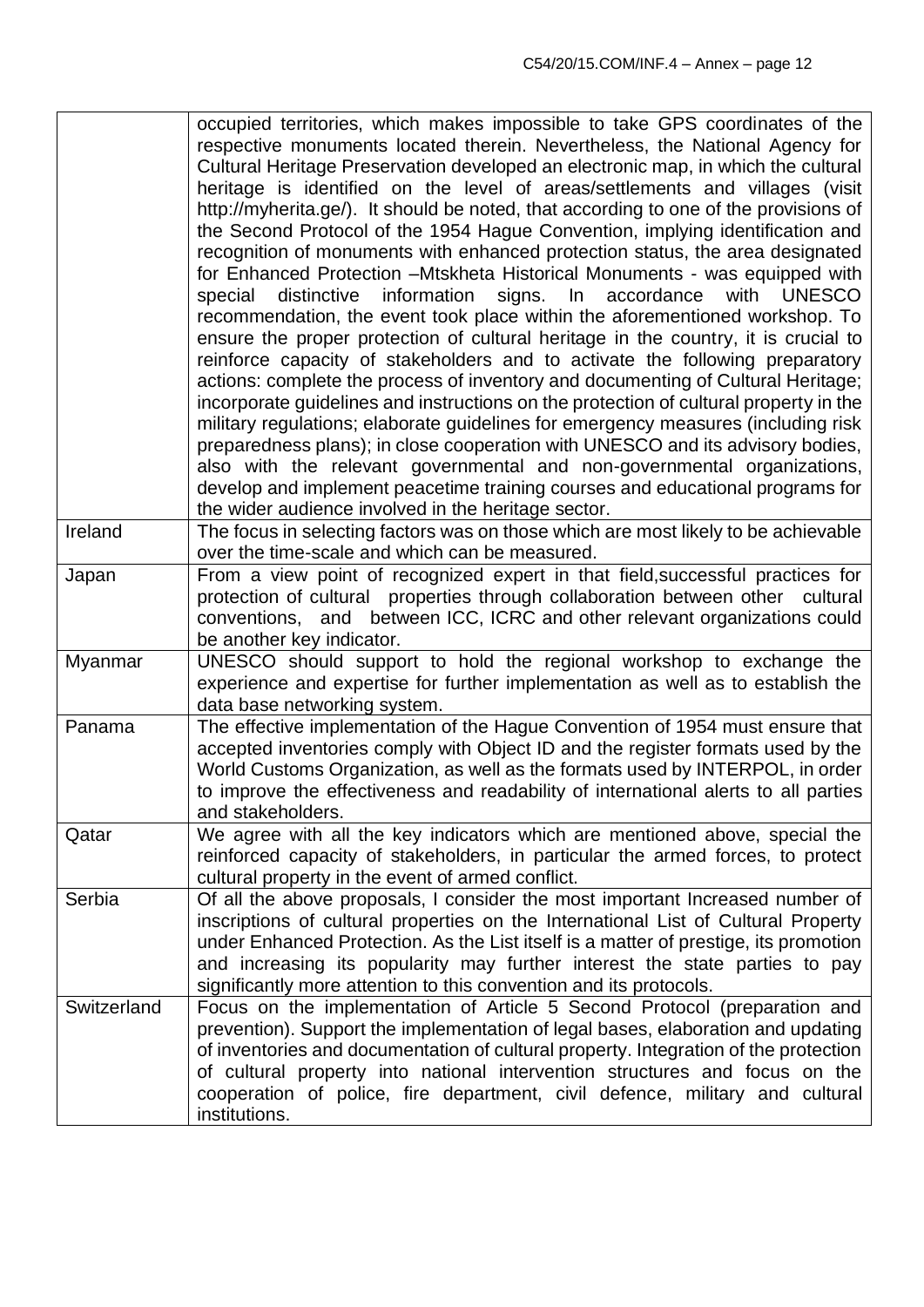# **(B3) UNESCO has defined in its current Strategy (37 C/4) two global priorities, Africa and Gender Equality. In your view, how do you assess the potential impact of the 1954 Hague Convention and its two Protocols in these areas?**

|                                 | High<br>impact | <b>Medium</b><br>impact | Low<br>impact |
|---------------------------------|----------------|-------------------------|---------------|
| <b>Priority Africa</b>          | 29             | 11                      |               |
| <b>Priority Gender Equality</b> | 12             | 20                      | ィっ            |



# **ADDITIONAL COMMENTS**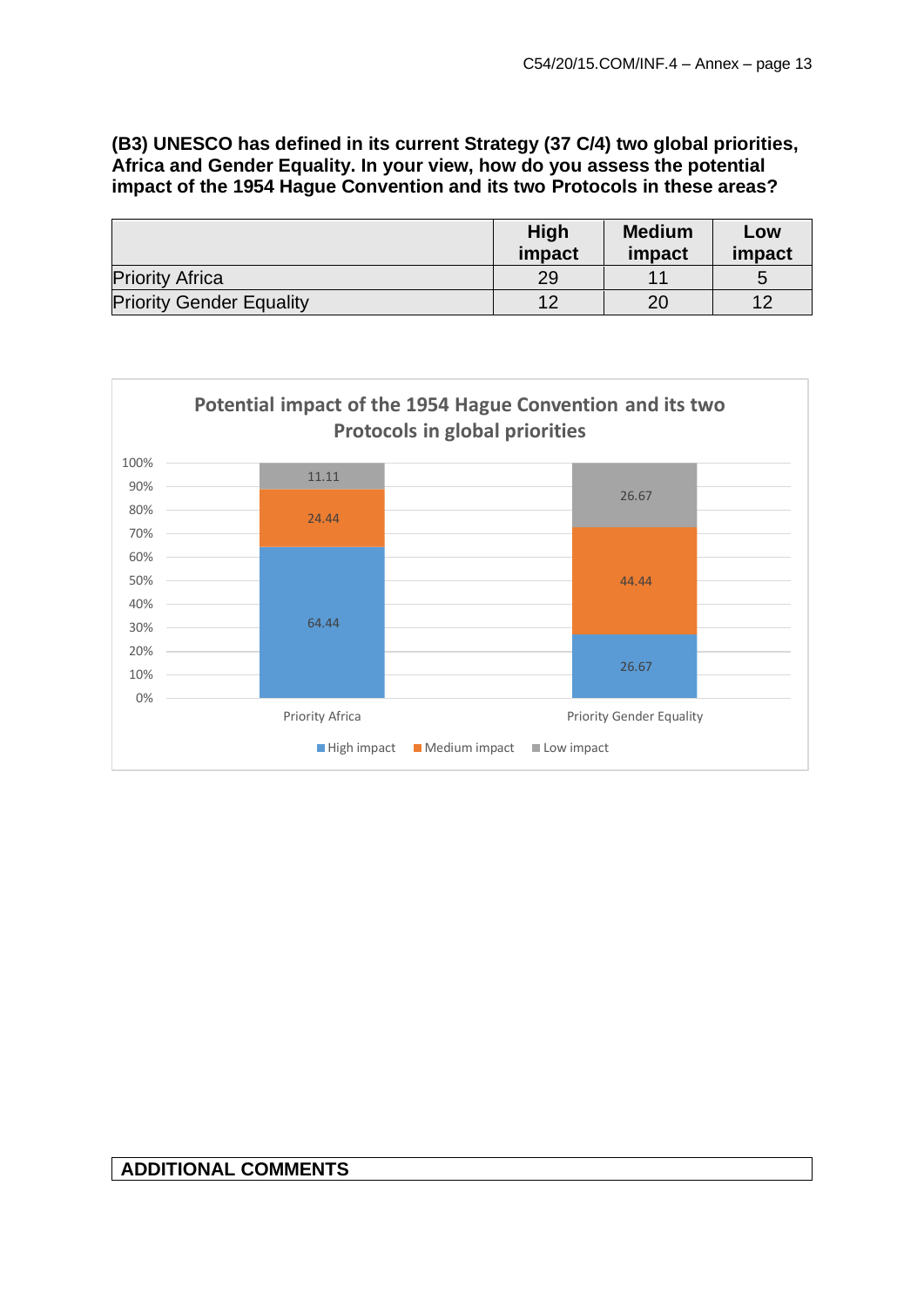| <b>Belgium</b> | Africa has been identified as a priority objective in the ratification<br>strategy of the Action Plan adopted by the Committee for the<br>Protection of Cultural Property in the Event of Armed Conflict in<br>December 2019.                                                                                                                                                                                                                                                                                                                                             |
|----------------|---------------------------------------------------------------------------------------------------------------------------------------------------------------------------------------------------------------------------------------------------------------------------------------------------------------------------------------------------------------------------------------------------------------------------------------------------------------------------------------------------------------------------------------------------------------------------|
| El Salvador    | Creating a youth priority - it would be important since the world now<br>is faced with large youth population a strategy to include the youth<br>in the protection, safeguarding of the management process of<br>cultural goods, giving them specific capacity building, their<br>involvement would help to effectively protect and take action.                                                                                                                                                                                                                          |
| Ireland        | The Convention and Protocols have high potential to contribute<br>directly to the protection of Africa's globally important cultural<br>heritage. Programmes and projects under the auspices of the<br>Convention and Protocols can and should contribute, even if<br>indirectly, to gender equality.                                                                                                                                                                                                                                                                     |
| Palestine      | Conflict zones including occupation should be one of UNESCO<br>global priorities.                                                                                                                                                                                                                                                                                                                                                                                                                                                                                         |
| Panama         | The potential impact of the Hague Convention and its two<br>Protocols may have a high impact on the global priority "Africa"<br>due to the prevalence of armed conflicts in the African continent;<br>however the Convention's potential impact on global priority<br>"Gender Equality" would be low, since the Convention focuses on<br>the protection of cultural property; but if the Hague Covention of<br>1954 was to be implemented in relation to the UNESCO<br>Conventions of 1970, 1972, 2003 and 2005, it may have an impact<br>on Gender Equality, albeit low. |
| Qatar          | The two global priorities are important because the first one due to<br>the armed events in Africa and because the gender non-<br>discrimination has a high impact.                                                                                                                                                                                                                                                                                                                                                                                                       |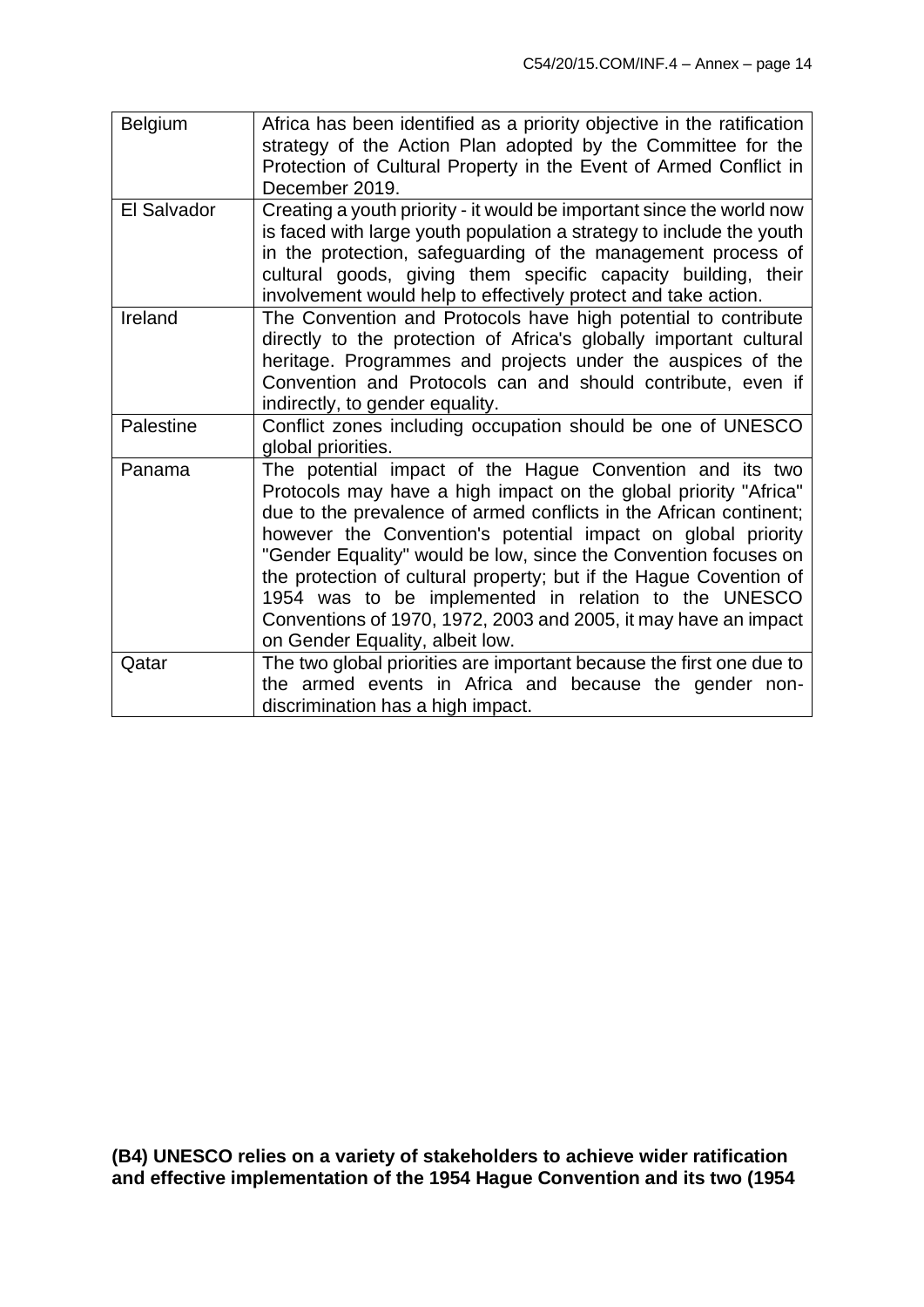#### **High involvement Medium involvement involvement Low Not relevant** Civil society | 17 | 23 | 4 | 1 Inter-Governmental  $\begin{array}{c|c|c|c|c|c|c|c} \hline \text{Inter-Goverin…} & \text{and} & \text{if} & 29 & 13 & 3 & 0 \ \hline \text{Organisations} & & 29 & 13 & 3 & 0 \ \hline \end{array}$ National Governments **44** 0 1 1 0 Non-Governmental  $\begin{array}{c|c|c|c|c|c|c|c|c} \hline \text{Non-Covernmental} & & & 14 & & 26 & & 4 & & 1 \ \hline \text{Organisations} & & & & & 14 & & 26 & & 4 & & 1 \ \hline \end{array}$ Private sector 3 10 21 11  $\lfloor$  Local communities  $\lfloor$  22  $\rfloor$  16  $\lfloor$  6  $\rfloor$  1

## **and 1999) Protocols. In your opinion, which one(s) should be the most engaged/involved during the 2022-2029 period?**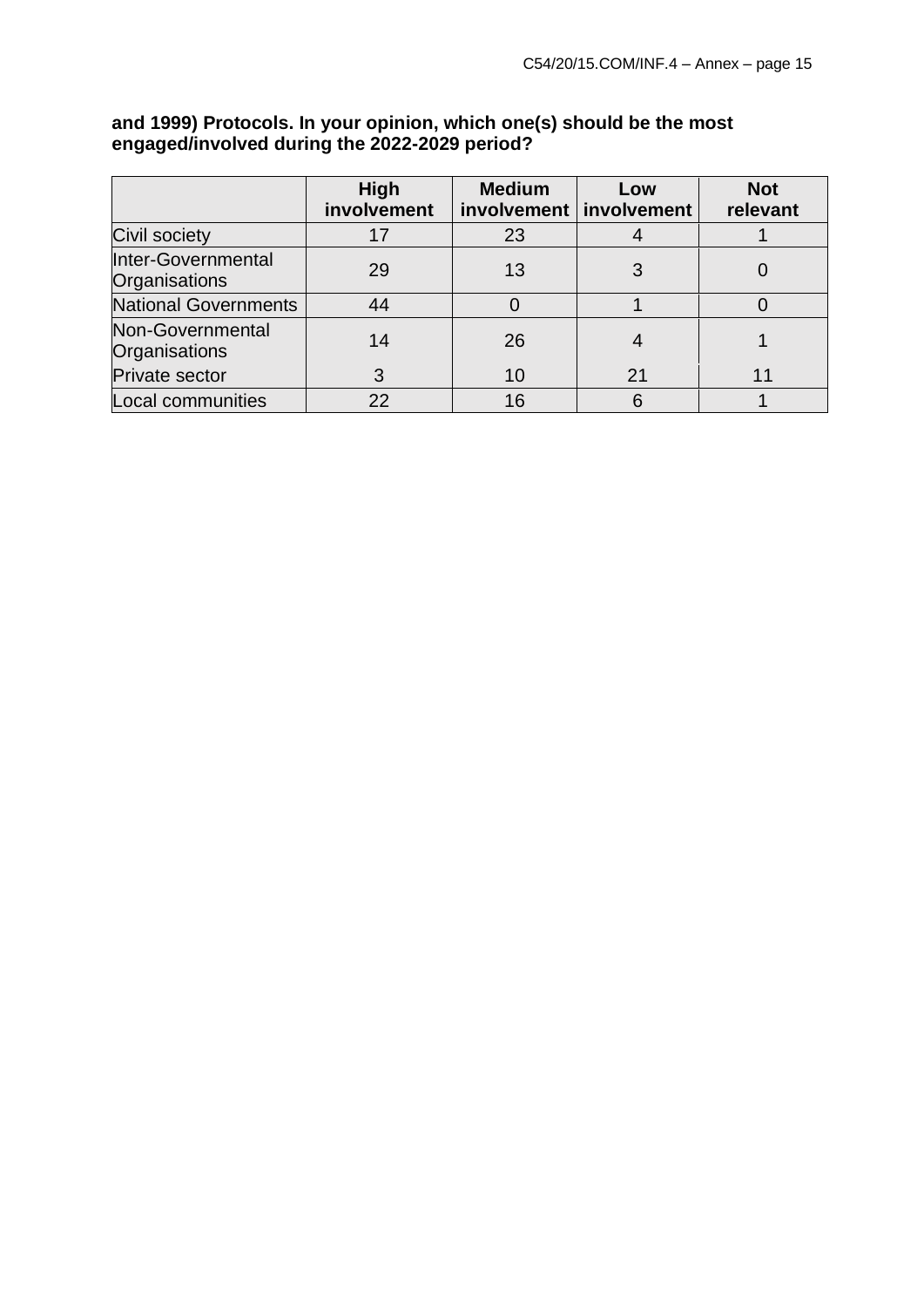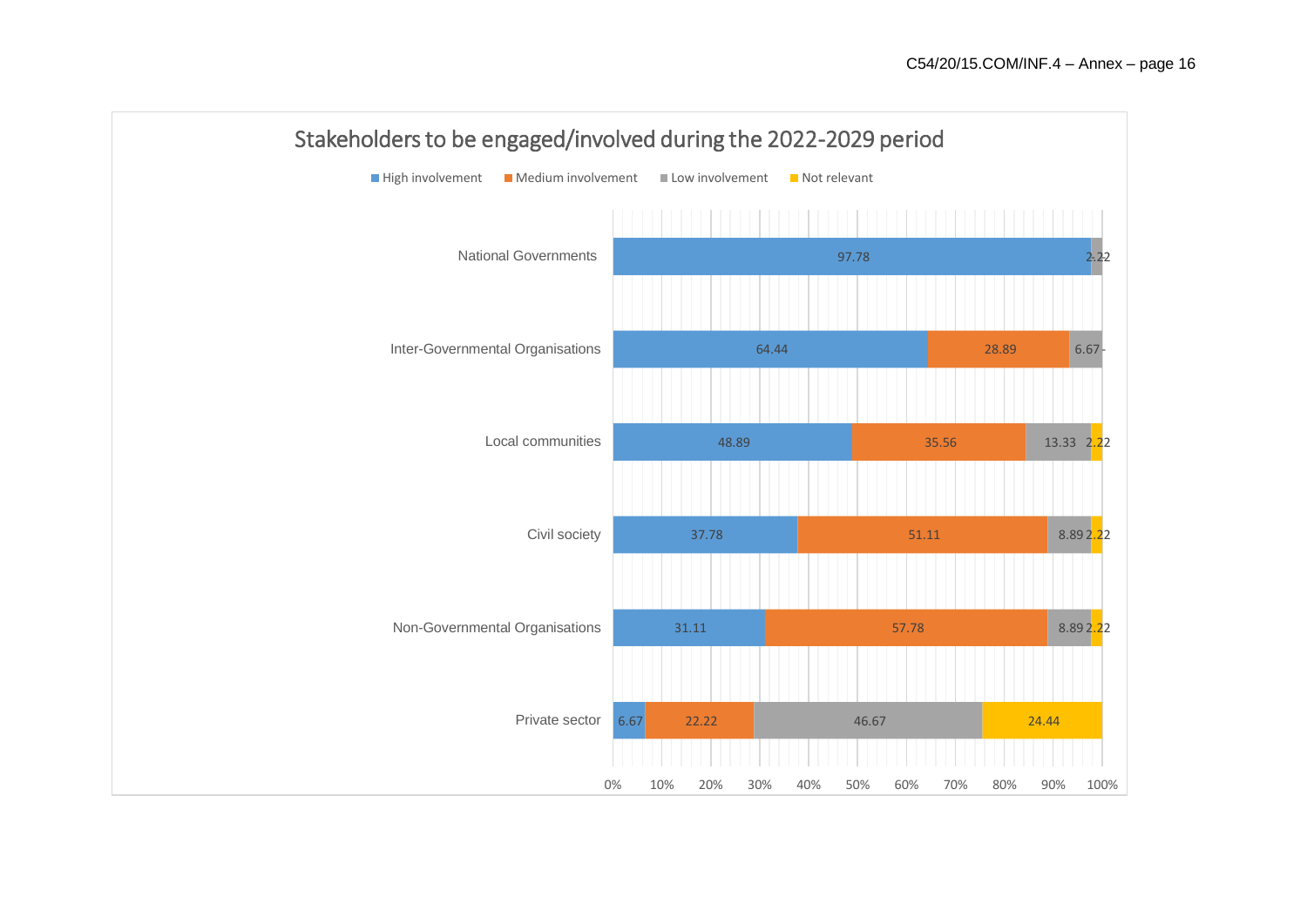| <b>ADDITIONAL COMMENTS</b> |                                                                                                                                                                                                                                                                                                                                                                                                                                                                                                                                                                                                                                                                                                                                                                                                                                                                                                                                                                                                                                                                                                                                                                                                                                                                                                                                                                            |
|----------------------------|----------------------------------------------------------------------------------------------------------------------------------------------------------------------------------------------------------------------------------------------------------------------------------------------------------------------------------------------------------------------------------------------------------------------------------------------------------------------------------------------------------------------------------------------------------------------------------------------------------------------------------------------------------------------------------------------------------------------------------------------------------------------------------------------------------------------------------------------------------------------------------------------------------------------------------------------------------------------------------------------------------------------------------------------------------------------------------------------------------------------------------------------------------------------------------------------------------------------------------------------------------------------------------------------------------------------------------------------------------------------------|
| Azerbaijan                 | Taking into account financial constraints of the programme, a focus on<br>narrow and concrete group of stakeholders may be beneficial for the<br>implementation of the 1954 Hague Convention and its two (1954 and 1999)<br>Protocols. In this regard, an attention may be paid to the work with the<br>military, which is a comparative advantage of this treaty.                                                                                                                                                                                                                                                                                                                                                                                                                                                                                                                                                                                                                                                                                                                                                                                                                                                                                                                                                                                                         |
| Belgium                    | Partnerships and synergies with the actors concerned (for the 1954<br>Convention and its Protocols we can mention at the international level the<br>States, the International Blue Shield and its components ICOMOS, ICOM,<br>IFLA and ICA, the ICRC or ICCROM, the UN and NATO as well as private<br>Foundations working in the field of heritage protection, and at the national<br>level the national authorities, National Commissions for the implementation<br>of Humanitarian Law - within which a Working Group on the Protection of<br>Cultural Property could be established as jointly recommended on 1<br>September 2014 by the ICRC and the Chairman of the Committee for the<br>Protection of Cultural Property in the Event of Armed Conflict, UNESCO<br>National Commissions, National Blue Shield Committees and their national<br>components, National Red Cross and Red Crescent Societies, as well as<br>the above-mentioned Foundations) are essential in order to optimize the<br>effectiveness of the actions to be taken and the division of tasks to be<br>carried out according to specific areas of expertise and competence.                                                                                                                                                                                                                   |
| Georgia                    | Protection of cultural heritage in the occupied territories through<br>intensification of international cooperation and strengthening of the<br>international instruments are the most crucial priorities of the Government<br>of Georgia. The issue is reflected in the Cultural Strategy of Georgia- 2025<br>- a long-term document on the development of culture adopted by the<br>Government of Georgia in 2016.  World Heritage Monuments located in<br>the vicinity of the occupied line, as well as the rest cultural goods in the<br>country, especially in the occupied regions of Georgia can be protected<br>through appropriate complex actions with the active involvement of the<br>relevant stakeholders/ responsible bodies in order to achieve effective<br>implementation of the 1954 Hague Convention and its Protocols. In<br>addition, it is essential also to avoid illegal impacts/ irreversible damages<br>on cultural property and to halt deliberate destruction of Georgia's culturally<br>and historically valuable objects in the occupied regions. In these efforts<br>the worth mentioning is to underline that the role of the International<br>organizations is most significant to support the Government of Georgia in<br>safeguarding measures to ensure the maintenance of the heritage assets<br>rested on the occupied territories. |
| Ireland                    | Selection was based on those stakeholders with whom engagement is most<br>immediately necessary and achievable. Commitment from national<br>governments is essential. Synergies need to be built with other<br>intergovernmental bodies. Support needs to be sought from and provided<br>to relevant NGOs.                                                                                                                                                                                                                                                                                                                                                                                                                                                                                                                                                                                                                                                                                                                                                                                                                                                                                                                                                                                                                                                                 |
| Japan                      | As for the third item of B4 [National Governments], although Japan is not<br>under armed conflict, Japan will be engaged in the effective implementation<br>of the 1954 Hague Convention and its two (1954 and 1999) Protocols<br>through moral international contribution.                                                                                                                                                                                                                                                                                                                                                                                                                                                                                                                                                                                                                                                                                                                                                                                                                                                                                                                                                                                                                                                                                                |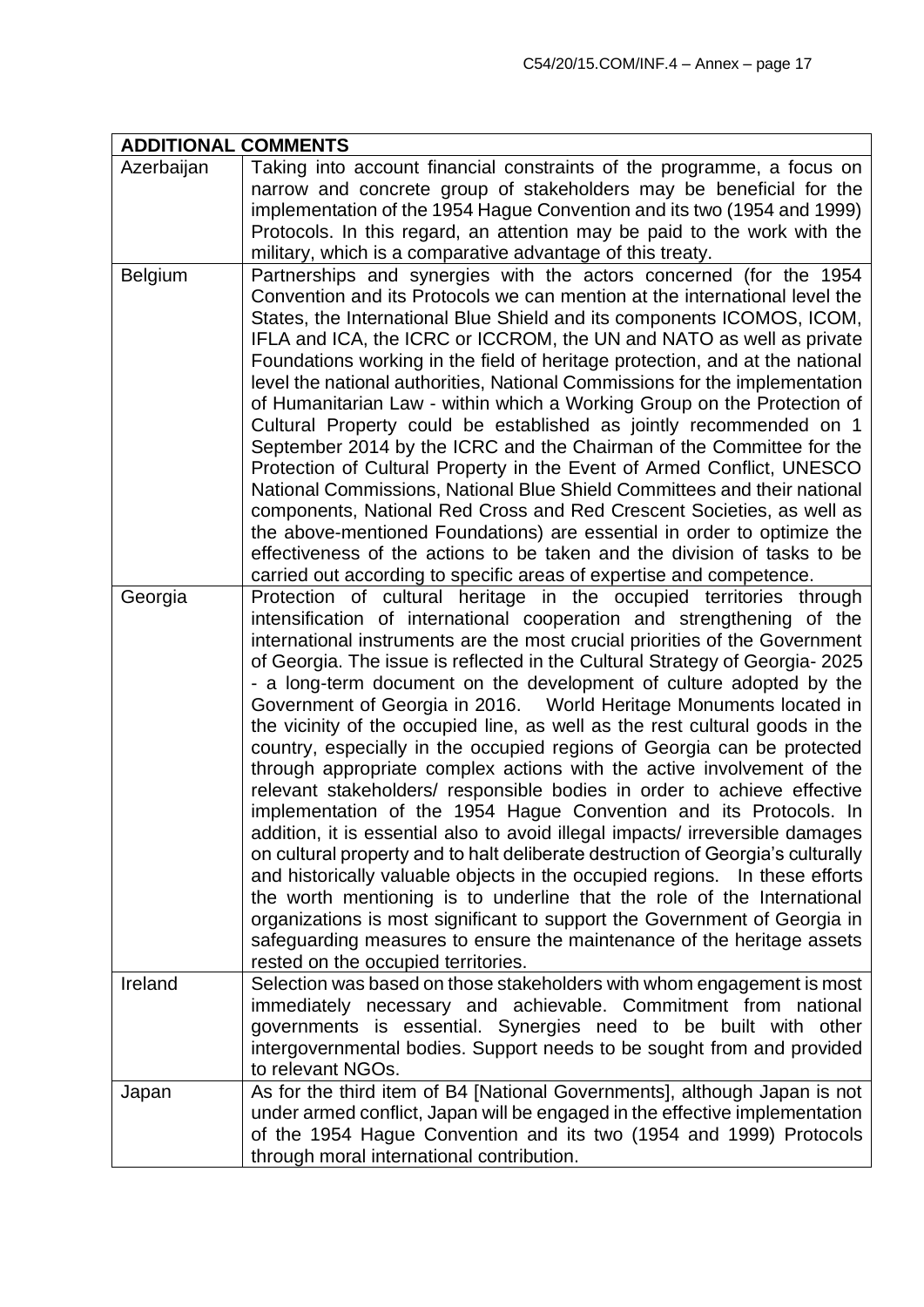| Myanmar     | As Myanmar has ratified the first protocol only, the national government<br>institutions will need to accelerate working on the ratification process of the<br>second protocol. In this process, the civil societies and non-government<br>organizations should collaborate with the government institutions to make<br>use of the heritage for the peace supporting element, with the vision of the<br>sustainability of heritage as well as peace in the country.                                                                                                                                                                                                                                                                                             |
|-------------|-----------------------------------------------------------------------------------------------------------------------------------------------------------------------------------------------------------------------------------------------------------------------------------------------------------------------------------------------------------------------------------------------------------------------------------------------------------------------------------------------------------------------------------------------------------------------------------------------------------------------------------------------------------------------------------------------------------------------------------------------------------------|
| Panama      | primary responsibility lies on national governments,<br>The<br>and<br>intergovernmental organisations such as UNESCO are key allies to<br>achieve successful operationalisation of the Hague Convention of 1954.<br>Local communities are key stakeholders and must be involved, prepared<br>and enabled to act to safeguard their own heritage of cultural properties.<br>Civil societies and non-governmental organisations must also be involved<br>at a second tier, since their organisational structures may have different<br>missions and interests, and may not be prepared to focus on protection of<br>cultural properties in the event of conflict, unless they are directly related or<br>created in order to care for a historical heritage site. |
| Qatar       | The civil society, national governments and local communities are the most<br>involved because the strong links between them.                                                                                                                                                                                                                                                                                                                                                                                                                                                                                                                                                                                                                                   |
| Serbia      | Those for whom the cultural and natural heritage has the greatest<br>significance and importance should have the greatest engagement and<br>those are National Governments and local communities.                                                                                                                                                                                                                                                                                                                                                                                                                                                                                                                                                               |
| Switzerland | The protection of cultural property is a duty of the State. Measures must be<br>taken at the national and regional levels. The UN Security Council called in<br>its resolution 2347 in 2017 for states to take all necessary measures to<br>protect the heritage on their territory. Civil-military collaboration is central.<br>Integration of cultural property in a system of protection of critical systems<br>of the state.                                                                                                                                                                                                                                                                                                                                |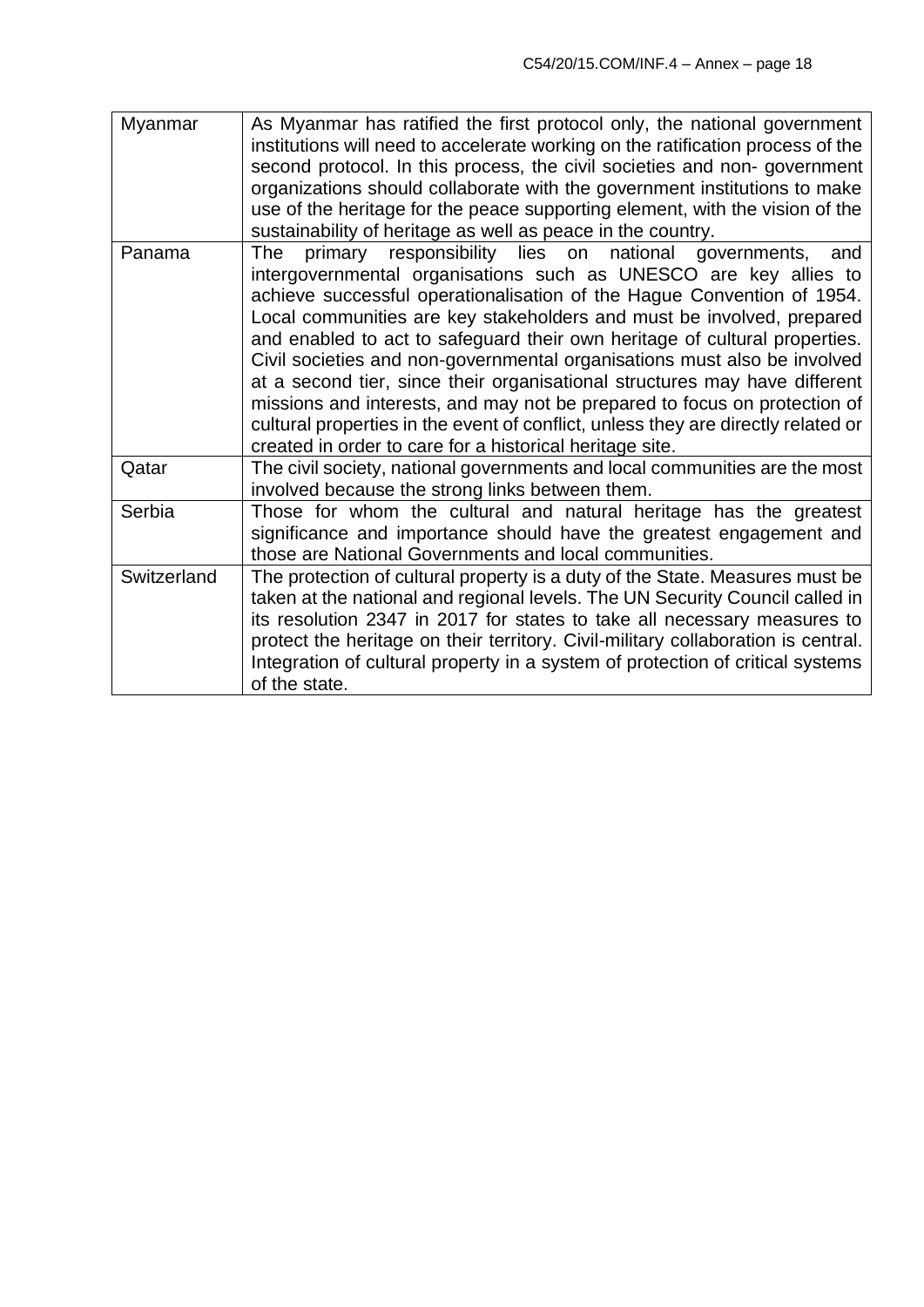# **(C1) What should be the main orientations of the programme related to the 1954 Hague Convention and its two (1954 and 1999) Protocols during the 2022- 2025 period?**

|                                                                                                                                                                                         | High                         | <b>Medium</b>    | Low                          |
|-----------------------------------------------------------------------------------------------------------------------------------------------------------------------------------------|------------------------------|------------------|------------------------------|
| Successful organization of meetings<br>of the governing bodies                                                                                                                          | importance<br>$\overline{7}$ | importance<br>34 | importance<br>$\overline{2}$ |
| Engaging in long-term partnerships, at<br>national and international level, to<br>make strategic interventions with a<br>view to generating effective<br>transformative changes         | 17                           | 22               | 3                            |
| Ensuring the long-term viability of the<br>1999 Second Protocol Fund and its<br>effective use                                                                                           | 8                            | 32               | 3                            |
| Improving the inscription mechanism<br>of cultural properties on the<br>International List of Cultural Property<br>under Enhanced Protection and<br>ensuring their effective monitoring | 14                           | 24               | 5                            |
| Assisting in developing sustainable<br>national capacity-building programmes<br>for stakeholders, in particular for the<br>military                                                     | 21                           | 21               | 1                            |
| Assisting in the enactment of effective<br>national policies and legislative acts<br>aiming to deter and sanction crimes<br>against cultural property                                   | 19                           | 23               | 1                            |
| Provision of emergency assistance to<br>States Parties affected by armed<br>conflict                                                                                                    | 23                           | 19               | $\overline{0}$               |
| Assisting<br>in recovery of cultural<br>properties affected as a result of an<br>armed conflict                                                                                         | 20                           | 22               | 1                            |
| Developing and disseminating tools on<br>good practices at the national level on<br>the protection of cultural property in<br>time of armed conflict                                    | 17                           | 25               | 1                            |
| Advocacy for the universal ratification<br>of the 1954 Hague Convention and its<br>two (1954 and 1999) Protocols                                                                        | $\overline{7}$               | 31               | 5                            |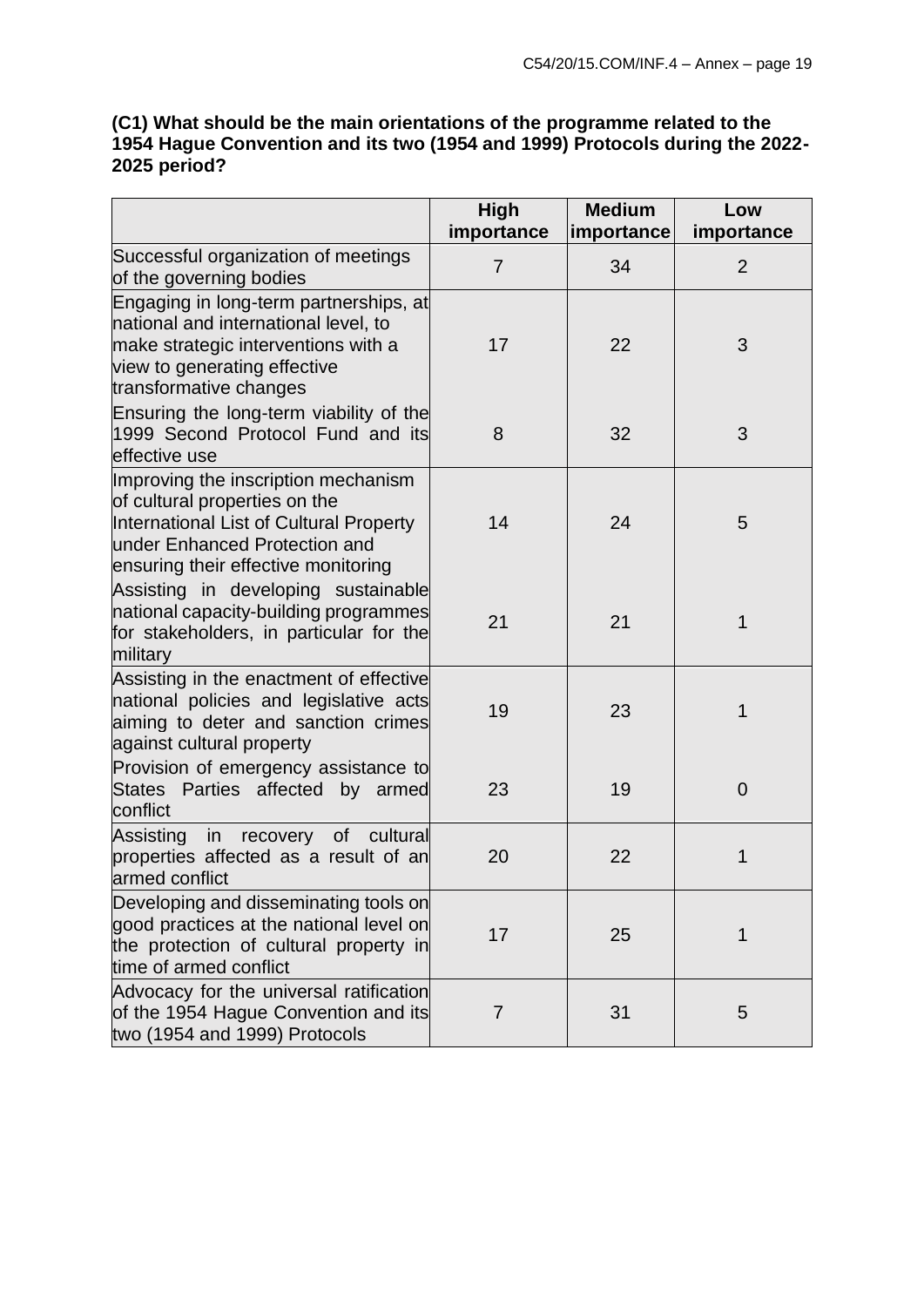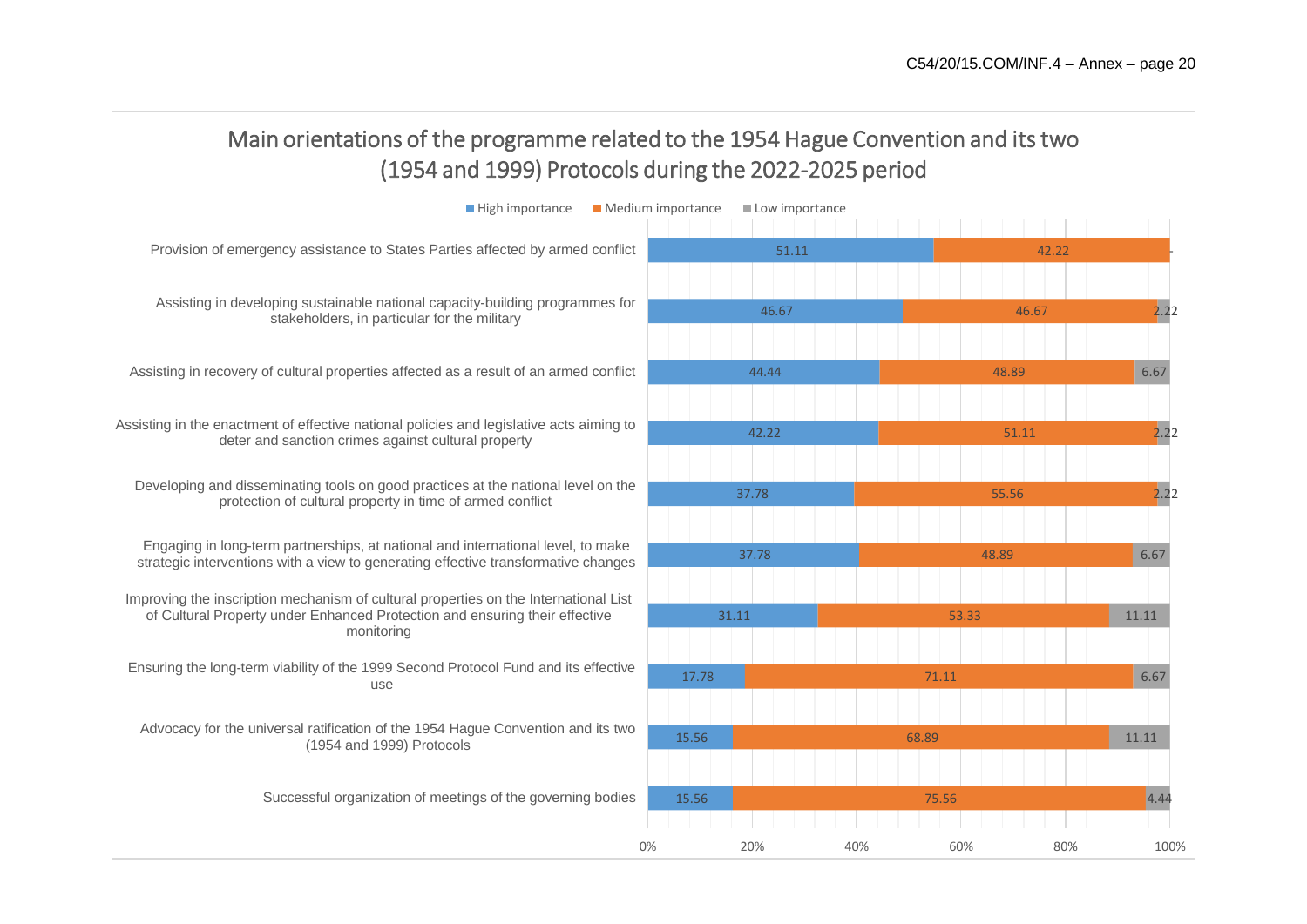| <b>ADDITIONAL COMMENTS</b> |                                                                                                                                                                                                                                                                                                                                                                                                                                                                                                                                                                                                                                                                              |  |  |  |
|----------------------------|------------------------------------------------------------------------------------------------------------------------------------------------------------------------------------------------------------------------------------------------------------------------------------------------------------------------------------------------------------------------------------------------------------------------------------------------------------------------------------------------------------------------------------------------------------------------------------------------------------------------------------------------------------------------------|--|--|--|
| Azerbaijan                 | In addition to the successful organization of statutory meetings,<br>it is also important to reinforce the governing bodies of the 1954<br>Hague Convention and its Second Protocol. Their role must be<br>reassessed and improved.                                                                                                                                                                                                                                                                                                                                                                                                                                          |  |  |  |
| Belgium                    | Capacity building is a priority objective in that it includes the<br>implementation of peacetime safeguard measures.                                                                                                                                                                                                                                                                                                                                                                                                                                                                                                                                                         |  |  |  |
| Cameroon                   | The priorities should all be high, given that in most African<br>countries, a huge amount of work remains to be done. For the<br>specific case of Cameroon, it is important to note that it requires<br>support on the implementation of the Convention in general first<br>and to put in place formal mechanisms for the protection of<br>heritage in times of crisis at the national level.                                                                                                                                                                                                                                                                                |  |  |  |
| Côte d'Ivoire              | In this section all actions have a high importance. But as we are<br>limited to only three priorities, we wish that "helping the recovery<br>of cultural goods " after armed conflict is of great importance as<br>well as advocating for the universal ratification of the 1954<br>convention and its two protocols.                                                                                                                                                                                                                                                                                                                                                        |  |  |  |
| El Salvador                | On the first question it is not clear what is successful. If it means<br>successful by how effective implementation of the adopted<br>strategic decisions and regulations then it is high priority, but not<br>sure how do you measure success in the stated perspective.<br>The second question is too vague also, how you measure that<br>result, its seems to general because it is not clear what is the<br>concrete change in question.                                                                                                                                                                                                                                 |  |  |  |
| Finland                    | As to the Enhanced Protection, the purpose of the mechanism is<br>not quite clear to all countries. Finland has also<br>some<br>reservations. There have been indications that the list is<br>becoming a kind of shadow World Heritage List. The number of<br>States that have ratified the Second Protocol is unfortunately<br>rather low. However, the Second Protocol is an important<br>addition to the agreement.                                                                                                                                                                                                                                                       |  |  |  |
| Honduras                   | It is important to stress the need of developing national capacity-<br>building programs, especially for the military, during peace times,<br>and focusing on preparedness and also effective response<br>during conflicts.                                                                                                                                                                                                                                                                                                                                                                                                                                                  |  |  |  |
| Ireland                    | The three identified as of high importance reflect immediate steps<br>the implementation of which can be measured and which can be<br>implemented through clearly identifiable steps.                                                                                                                                                                                                                                                                                                                                                                                                                                                                                        |  |  |  |
| Panama                     | Due to the nature of the Hague Convention of 1954, three<br>keystones must be laid as solid foundations in order to build upon<br>them the effective implementation and operationalisation of said<br>Convention: Universal ratification, recovery of cultural properties<br>affected as a result of an armed conflict, and enactment of<br>effective national policies and legislative acts aiming to deter and<br>sanction crimes against cultural property. These three keystones<br>would provide trust and confidence in the international<br>community about the importance of usefulness of the Hague<br>Convention of 1954. The other main orientations posed by the |  |  |  |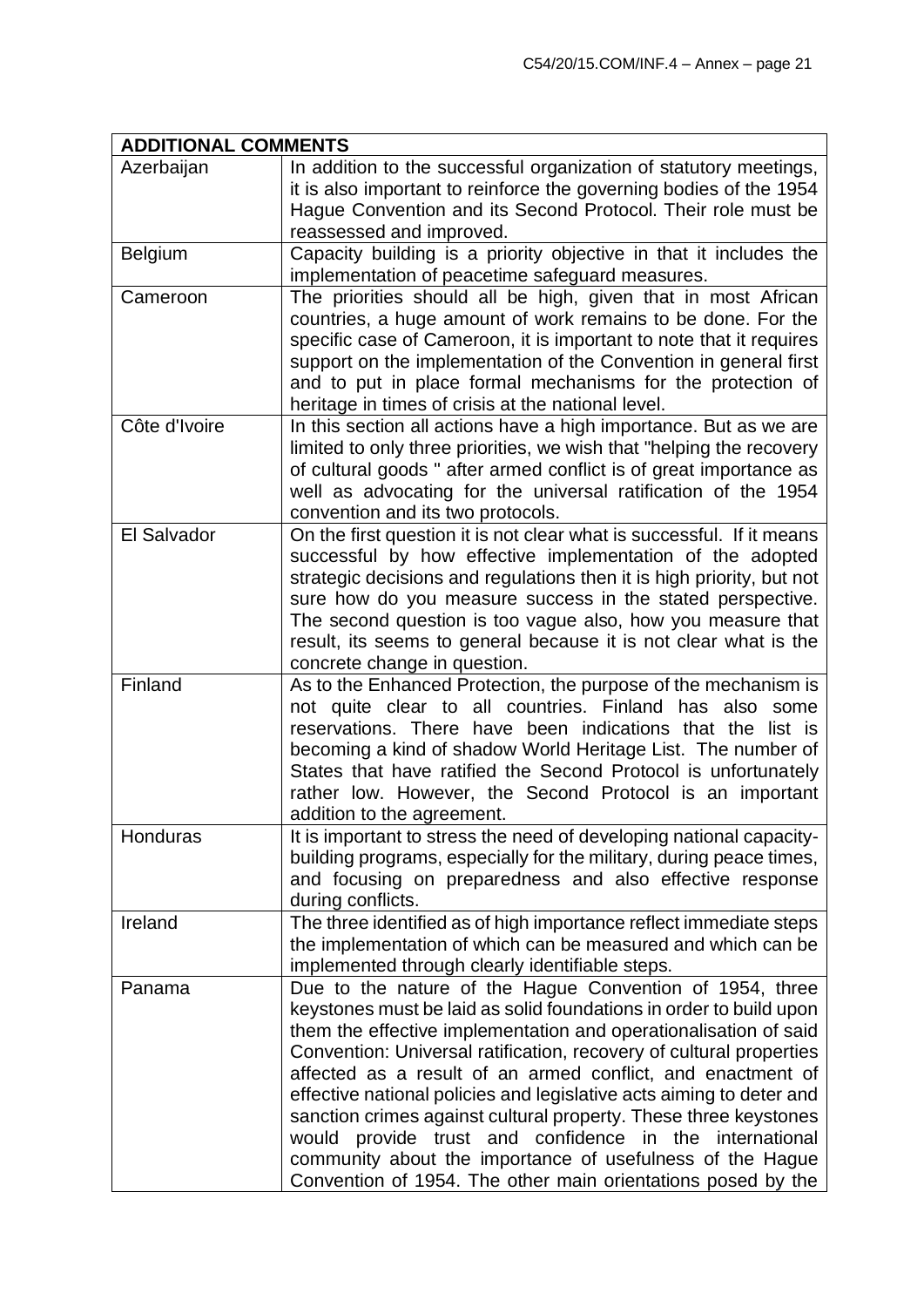|             | survey need the aforementioned three keystones in order to be<br>successfully enacted.                                                                                                                                                                                                                                                                                                                                                                                                                  |
|-------------|---------------------------------------------------------------------------------------------------------------------------------------------------------------------------------------------------------------------------------------------------------------------------------------------------------------------------------------------------------------------------------------------------------------------------------------------------------------------------------------------------------|
| Qatar       | Assisting in developing sustainable national capacity-building<br>programmes for the military helps in enriching the International<br>List of Cultural Property.                                                                                                                                                                                                                                                                                                                                        |
| Serbia      | Improving the inscription mechanism of cultural properties on the<br>International List of Cultural Property under Enhanced Protection<br>can be an important tool in achieving the objectives of this<br>Convention if it would increase its visibility and impact.                                                                                                                                                                                                                                    |
| Sweden      | Communication and advocacy for increased ratification of the<br>Convention and its two protocols would lead to lifting these<br>questions higher on the global agenda, increasing the efficiency<br>of the Convention. When UNESCO is organizing international<br>meetings and workshops, panels need to be gender equal.                                                                                                                                                                               |
| Switzerland | Emphasize the dissemination of good practices for the<br>implementation of the provisions of the Convention and the<br>Protocols. Technical assistance to Member States during<br>implementation in the field of training of military and civilian<br>personnel (video tutorials, manuals, practical guides, etc.) Best<br>practice and examples should be simple and useful. Focus on<br>digital heritage (archives, libraries, etc.); Exchange of information<br>at the international level (Art. 33) |

**(C2) What would be the opportunities for synergies with other UNESCO Conventions in the field of culture for the period 2022-2025?**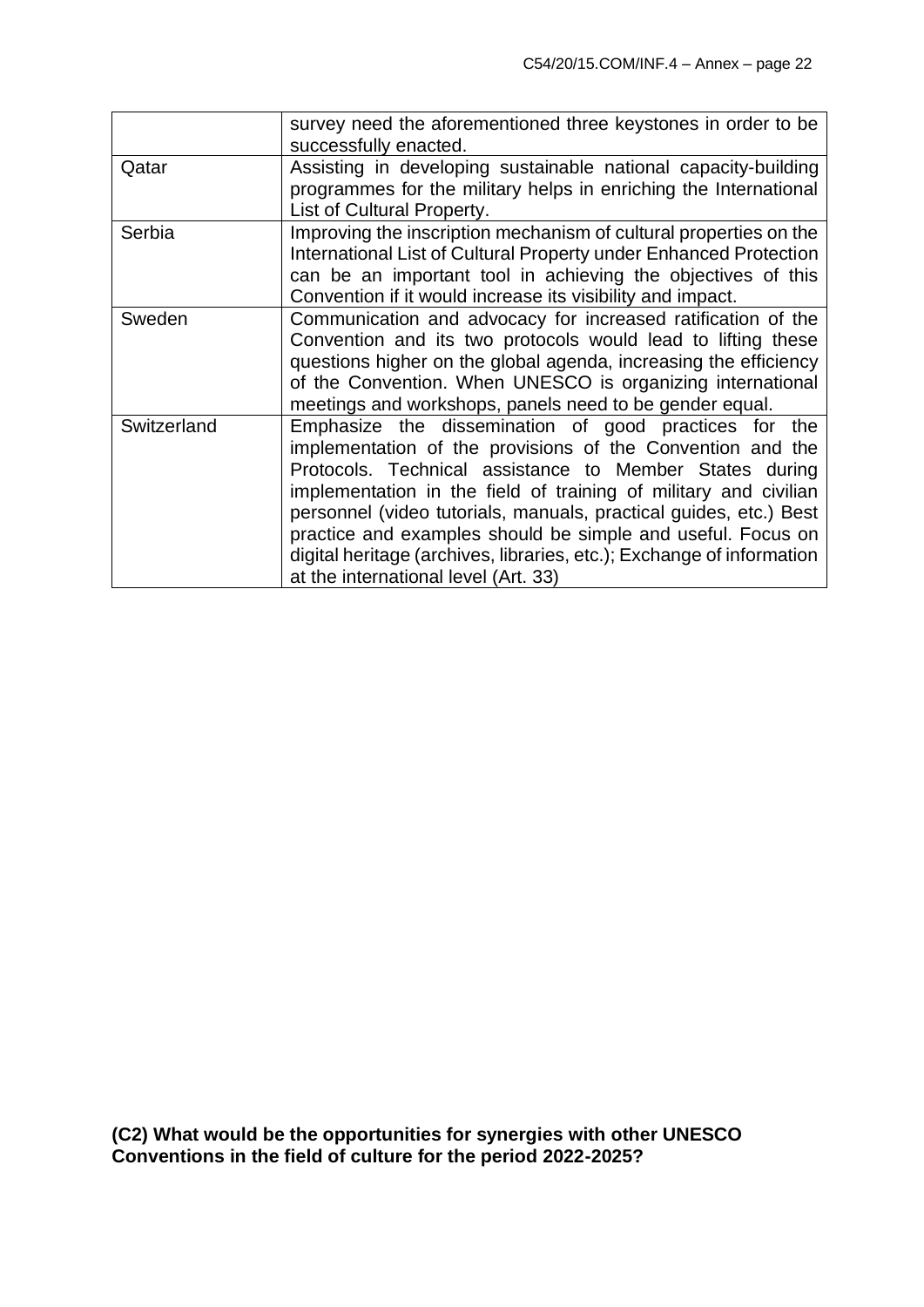| <b>Inter-disciplinary</b>                                                                                                                                              |     |                |
|------------------------------------------------------------------------------------------------------------------------------------------------------------------------|-----|----------------|
| cooperation with                                                                                                                                                       | Yes | <b>No</b>      |
| Convention on the<br><b>Means of Prohibiting</b><br>and Preventing the<br>Illicit Import, Export<br>and Transfer of<br><b>Ownership of Cultural</b><br>Property (1970) | 41  | $\overline{2}$ |
| Convention<br>Concerning<br>the Protection of the<br><b>World Cultural and</b><br>Natural Heritage<br>(1972)                                                           | 42  | 1              |
| Convention on the<br><b>Protection of</b><br><b>Underwater Cultural</b><br>Heritage (2001)                                                                             | 29  | 14             |
| Convention for the<br>Safeguarding of the<br>Intangible Cultural<br>Heritage (2003)                                                                                    | 27  | 16             |
| Convention on the<br><b>Protection and</b><br><b>Promotion of the</b><br>Diversity of Cultural<br>Expressions (2005)                                                   | 20  | 23             |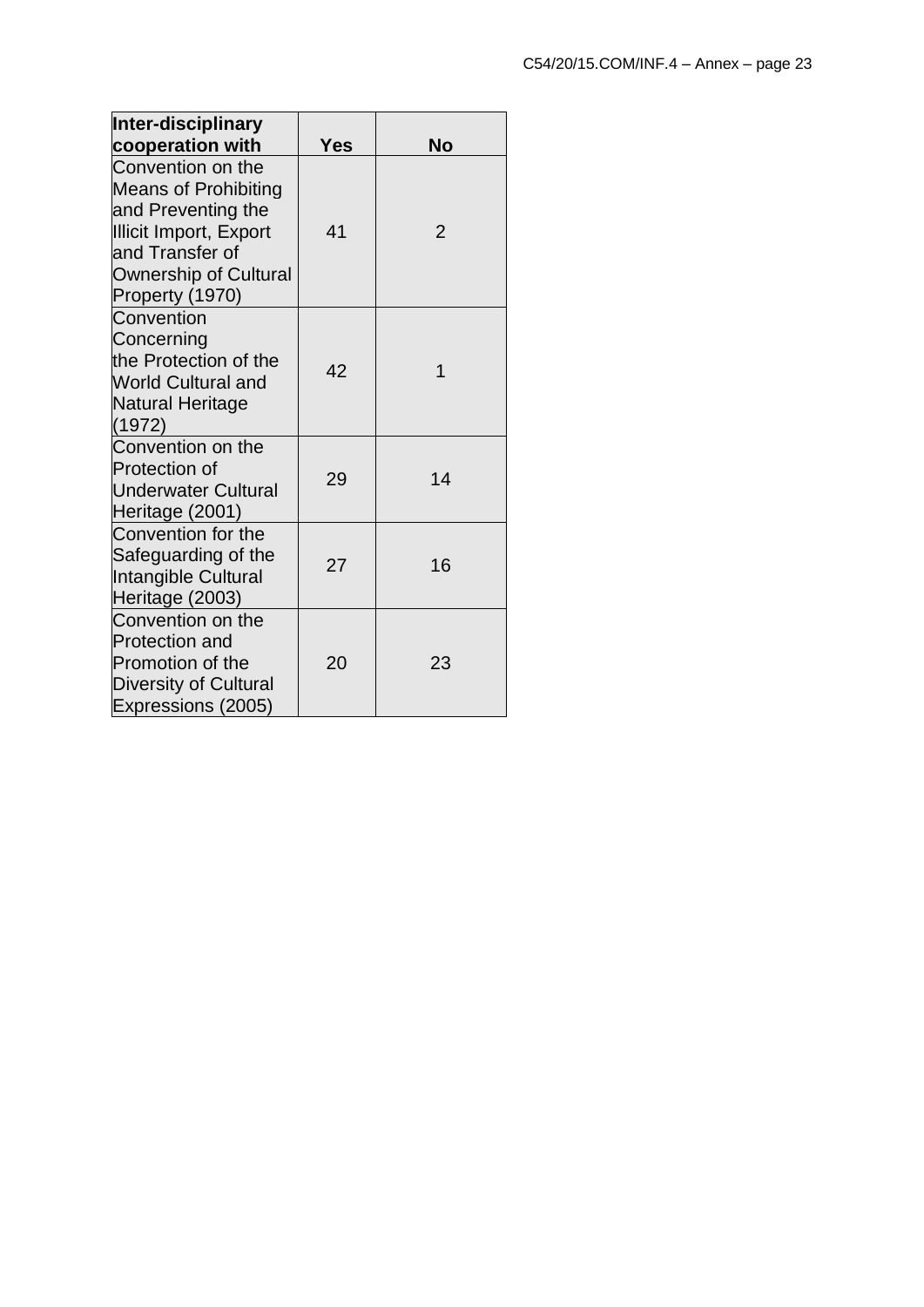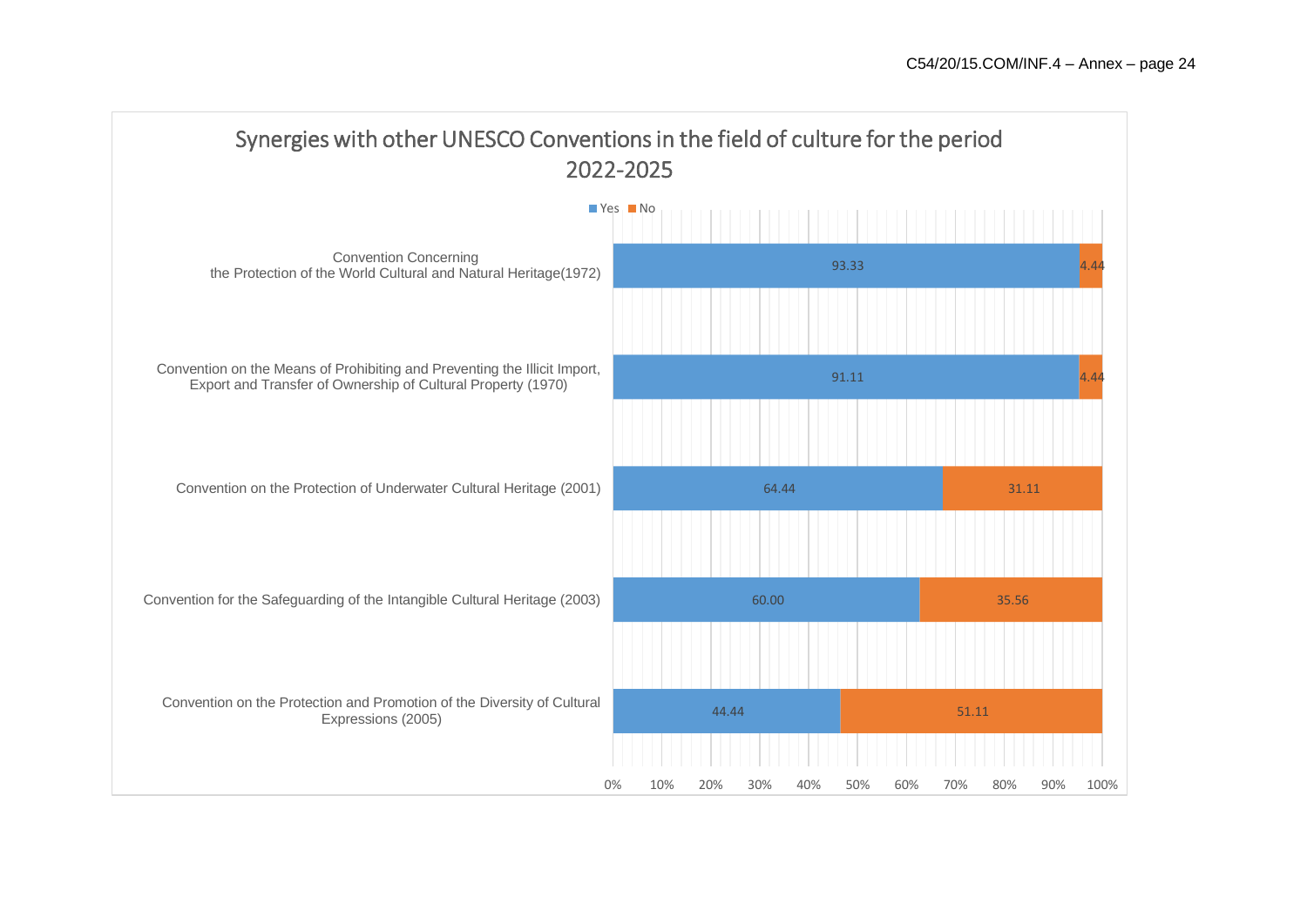| <b>ADDITIONAL COMMENTS</b> |                                                                                                                                                                                                                                                                                                                                                                                                                                                                                                                                                                                                                                                                                                                                                                                                                                                                                                                                                                                                                                                                                                                                                                                                                                                                                                                                                                                                                                                                                                                                                                                                                                                                                                                                                                                                                                                                                                                                                                                                                                                                                                                                                                                                                                                                                                                                                                                                                                                                         |  |  |
|----------------------------|-------------------------------------------------------------------------------------------------------------------------------------------------------------------------------------------------------------------------------------------------------------------------------------------------------------------------------------------------------------------------------------------------------------------------------------------------------------------------------------------------------------------------------------------------------------------------------------------------------------------------------------------------------------------------------------------------------------------------------------------------------------------------------------------------------------------------------------------------------------------------------------------------------------------------------------------------------------------------------------------------------------------------------------------------------------------------------------------------------------------------------------------------------------------------------------------------------------------------------------------------------------------------------------------------------------------------------------------------------------------------------------------------------------------------------------------------------------------------------------------------------------------------------------------------------------------------------------------------------------------------------------------------------------------------------------------------------------------------------------------------------------------------------------------------------------------------------------------------------------------------------------------------------------------------------------------------------------------------------------------------------------------------------------------------------------------------------------------------------------------------------------------------------------------------------------------------------------------------------------------------------------------------------------------------------------------------------------------------------------------------------------------------------------------------------------------------------------------------|--|--|
| Belgium<br>Canada          | 1970 : La Convention de 1954 couvre les biens meubles. Elle<br>contribue de manière complémentaire aux objectifs de la Convention<br>de 1970 en protégeant les biens culturels contre les actes de vol, de<br>pillage ou de détournement de ces biens lors des conflits armés<br>(article 4, §3) et son Premier Protocole prévoit des règles de<br>protection et de restitution de biens culturels exportés d'un territoire<br>occupé par une Puissance occupante (I). Les actes de vol, de pillage<br>et de détournement étant érigés en crimes de guerre par le Deuxième<br>Protocole à la Convention de La Haye, ce dernier oblige les Etats à<br>prendre des mesures nationales législatives pour les incriminer,<br>établir leur compétence et engager des poursuites (articles 15-16).<br>Des synergies pourraient ainsi être analysées au regard de ces<br>aspects. Par ailleurs, le travail d'inventaire prévu dans le cadre de la<br>Convention de 1954 est clairement utile à la protection des biens<br>meubles, par exemple en cas de vol. 1972 : La Convention de 1954<br>couvre les biens immeubles. Le Comité a largement travaillé sur les<br>synergies avec la Convention de 1972. Il est en effet impensable que<br>les biens considérés comme faisant partie du Patrimoine mondial<br>culturel ne bénéficient pas de mesures de sauvegardes telles que<br>prévues par la Convention de 1954 et d'une protection la plus haute<br>au regard du droit international à travers celle de la protection<br>renforcée. 2001 : Comme pour les biens meubles, des actions de<br>sauvegarde prévues par la Convention de 1954 permettent de<br>prévenir les dommages et d'agir plus efficacement par exemple en<br>cas de pillage. 2003 : La protection des objets et des sites utilisés<br>pour la perpétuation des pratiques relevant du patrimoine immatériel<br>est indispensable pour la protection de ces pratiques elles-mêmes.<br>Les Comités intergouvernementaux de 1999 et de 2003 ont souligné<br>cette synergie entre les deux Conventions. 2005 : En protégeant les<br>biens culturels meubles et immeubles, on protège par la même<br>occasion la diversité des expression culturelles qui se reflète dans<br>ces biens. A noter qu'il y également des synergies avec le<br>programme Mémoires du Monde, dont des biens ont été placés sous<br>la protection renforcée.<br>Il est également possible de développer une synergie avec le Comité |  |  |
|                            | intergouvernemental pour la promotion du retour de biens culturels à<br>leur pays d'origine ou de leur restitution en cas d'appropriation<br>illégale.                                                                                                                                                                                                                                                                                                                                                                                                                                                                                                                                                                                                                                                                                                                                                                                                                                                                                                                                                                                                                                                                                                                                                                                                                                                                                                                                                                                                                                                                                                                                                                                                                                                                                                                                                                                                                                                                                                                                                                                                                                                                                                                                                                                                                                                                                                                  |  |  |
| Columbia                   | In assisting countries in the recovery and restitution of cultural<br>property affected as a result of an armed conflict.                                                                                                                                                                                                                                                                                                                                                                                                                                                                                                                                                                                                                                                                                                                                                                                                                                                                                                                                                                                                                                                                                                                                                                                                                                                                                                                                                                                                                                                                                                                                                                                                                                                                                                                                                                                                                                                                                                                                                                                                                                                                                                                                                                                                                                                                                                                                               |  |  |
| Finland                    | The -54, -70, -72 and 2001 conventions are closely related or<br>overlapping each other. We are already harmonizing the rules of<br>procedures of these conventions. Cooperation between these<br>conventions would be especially crucial in territories affected by<br>The underwater cultural heritage is especially vulnerable<br>conflicts.<br>to looting and trafficking, which makes the -70 convention a natural<br>partner for cooperation.                                                                                                                                                                                                                                                                                                                                                                                                                                                                                                                                                                                                                                                                                                                                                                                                                                                                                                                                                                                                                                                                                                                                                                                                                                                                                                                                                                                                                                                                                                                                                                                                                                                                                                                                                                                                                                                                                                                                                                                                                     |  |  |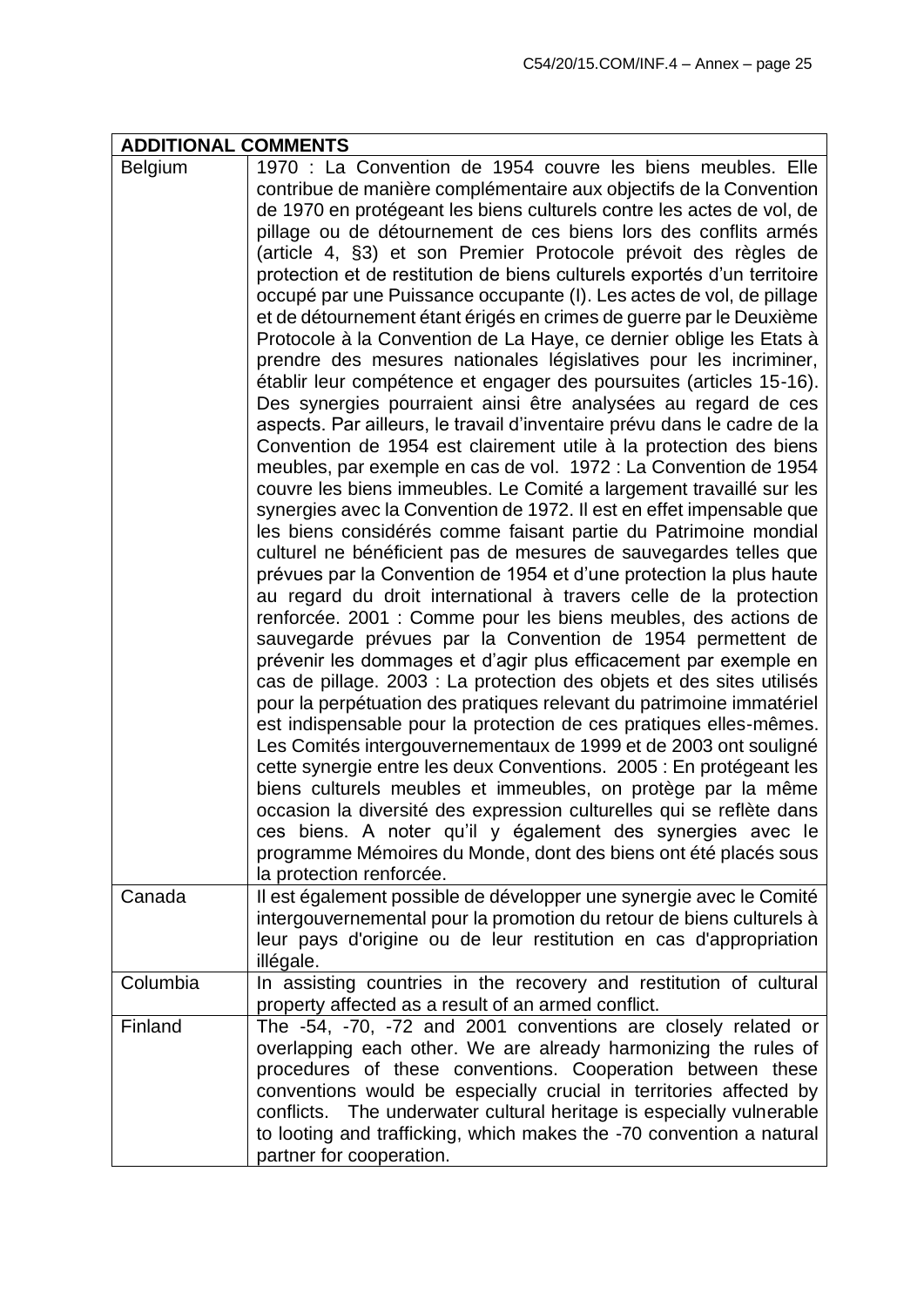| Honduras    | From a strategic and holistic perspective, the Hague Convention<br>could provide the framework for integrating cultural heritage into<br>national (regional and international) plans, and policies, for risk<br>management (assessment, preparedness, mitigation and response).                                                                                                                                                                       |
|-------------|-------------------------------------------------------------------------------------------------------------------------------------------------------------------------------------------------------------------------------------------------------------------------------------------------------------------------------------------------------------------------------------------------------------------------------------------------------|
| Ireland     | Guidance regarding protection of moveable cultural property (e.g.<br>museum collections) could be developed on a shared basis as<br>between the 1954 Convention and 1970 Convention. The organs for<br>the 1972 and 2001 Convention could consider integration into their<br>programmes and guidance of issues relating to protecting such sites<br>in armed conflict and how inventories relating to such sites could be<br>relevant in that regard. |
| Mexico      | The World Heritage Office, INAH, Mexico, has promoted the<br>harmonization of conventions                                                                                                                                                                                                                                                                                                                                                             |
| Panama      | Integrated monitoring of the implementation of the Hague Convention<br>of 1954 and the UNESCO Convention of 1970, along with the<br><b>UNIDROIT Convention of 1995.</b>                                                                                                                                                                                                                                                                               |
| Qatar       | The four conventions can interlace in achieving the protection and<br>safeguarding of culture under the threat of loss.                                                                                                                                                                                                                                                                                                                               |
| Switzerland | Coopération et instauration de structures au niveau de l'état pour<br>permettre aux différents services publics impliqués. Echanges<br>réguliers. Prise de décision commune.                                                                                                                                                                                                                                                                          |
| Turkey      | 1970 Convention has a closely related framework for the 1954<br>Convention and its Protocols. Times of conflict and post-conflict<br>inevitably pave the way for illicit transportation of cultural properties,<br>in addition to the damage caused by the armed conflict. Therefore,<br>organizing capacity building activities by both Conventions would be<br>relevant and efficient.                                                              |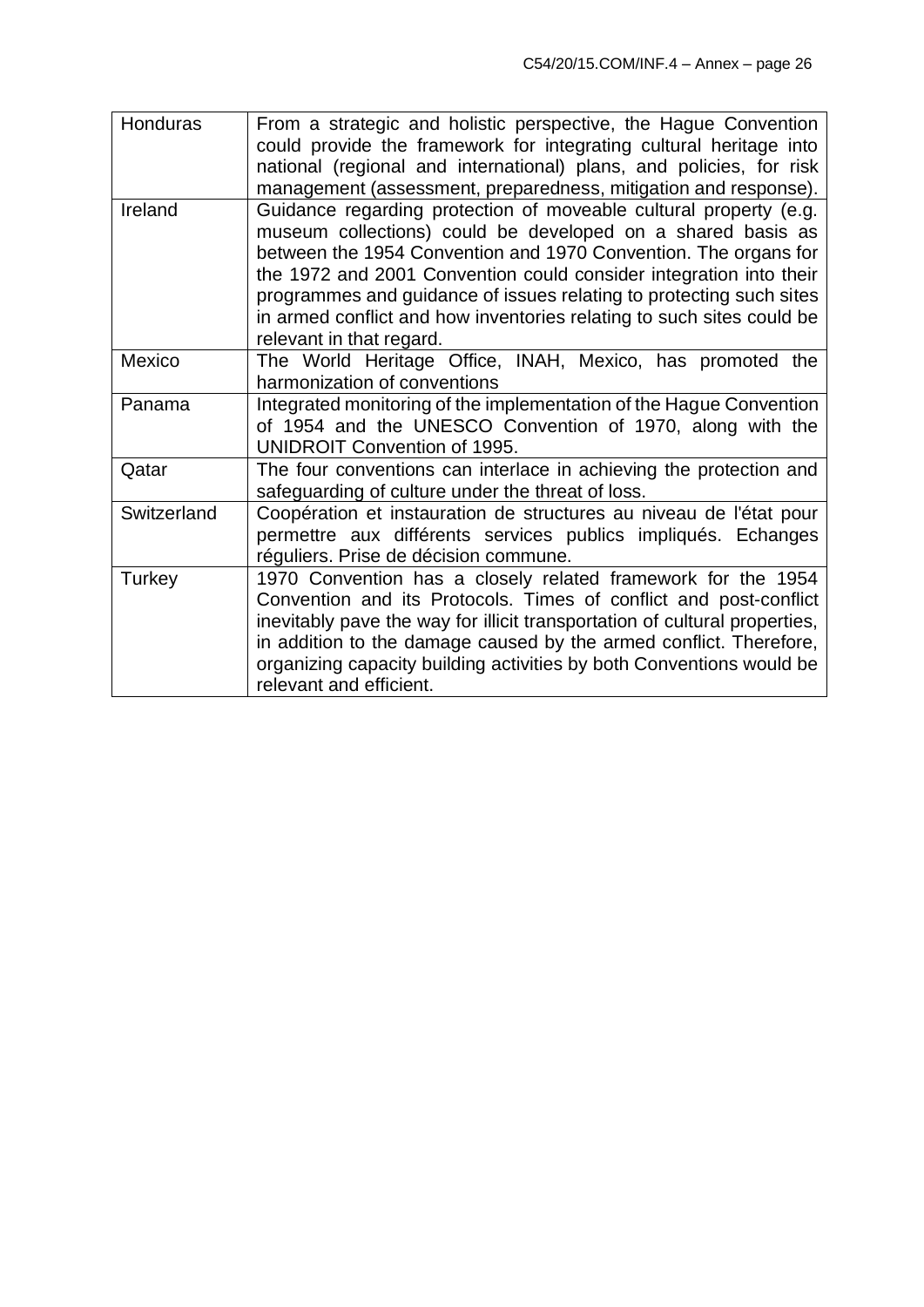**(C3) How would you assess the relevance of the 1954 Hague Convention and its two (1954 and 1999) Protocols in the pursuit of the Sustainable Development Goals below during the 2022-2025 period? (***NB. These goals are the ones identified in the current C/5 for the period 2017-2021)*

|                                                                                                                                                                                                                                                                                                                                                                                                                                                    | <b>Most</b><br>valuable | <b>Valuable</b> | <b>Limited</b><br>in value | <b>Not</b><br>relevant |
|----------------------------------------------------------------------------------------------------------------------------------------------------------------------------------------------------------------------------------------------------------------------------------------------------------------------------------------------------------------------------------------------------------------------------------------------------|-------------------------|-----------------|----------------------------|------------------------|
| SDG 4.7: By 2030, ensure that all learners acquire the<br>knowledge and skills needed to promote sustainable<br>development, including, among others, through education<br>for sustainable development and sustainable lifestyles,<br>human rights, gender equality, promotion of a culture of<br>peace and non-violence, global citizenship and<br>appreciation of cultural diversity and of culture's<br>contribution to sustainable development | 22                      | 15              | 6                          | $\overline{0}$         |
| SDG 5.5: Ensure women's full and effective<br>participation and equal opportunities for leadership at all<br>levels of decision-making in political, economic and public<br>life                                                                                                                                                                                                                                                                   | 11                      | 17              | 10                         | 5                      |
| SDG 5.c: Adopt and strengthen sound policies and<br>enforceable legislation for the promotion of gender<br>equality and the empowerment of all women and girls at<br>all levels                                                                                                                                                                                                                                                                    | 9                       | 14              | 13                         | $\overline{7}$         |
| SDG 11.4: Strengthen efforts to protect and safeguard<br>the world's cultural and natural heritage                                                                                                                                                                                                                                                                                                                                                 | 39                      | $\overline{4}$  | $\overline{0}$             | $\overline{0}$         |
| SDG 17.9: Enhance international support for<br>implementing effective and targeted capacity-building in<br>developing countries to support national plans to<br>implement all the Sustainable Development Goals,<br>including through North-South, South-South and triangular<br>cooperation                                                                                                                                                       | 15                      | 17              | 8                          | 3                      |
| SDG 17.16: Enhance the Global Partnership for<br>Sustainable Development, complemented by multi-<br>stakeholder partnerships that mobilize and share<br>knowledge, expertise, technology and financial resources,<br>to support the achievement of the Sustainable<br>Development Goals in all countries, in particular<br>developing countries                                                                                                    | 14                      | 16              | 12                         | 1                      |
| SDG 17.17: Encourage and promote effective public,<br>public-private and civil society partnerships, building on<br>the experience and resourcing strategies of partnerships                                                                                                                                                                                                                                                                       | 13                      | 18              | 11                         | 1                      |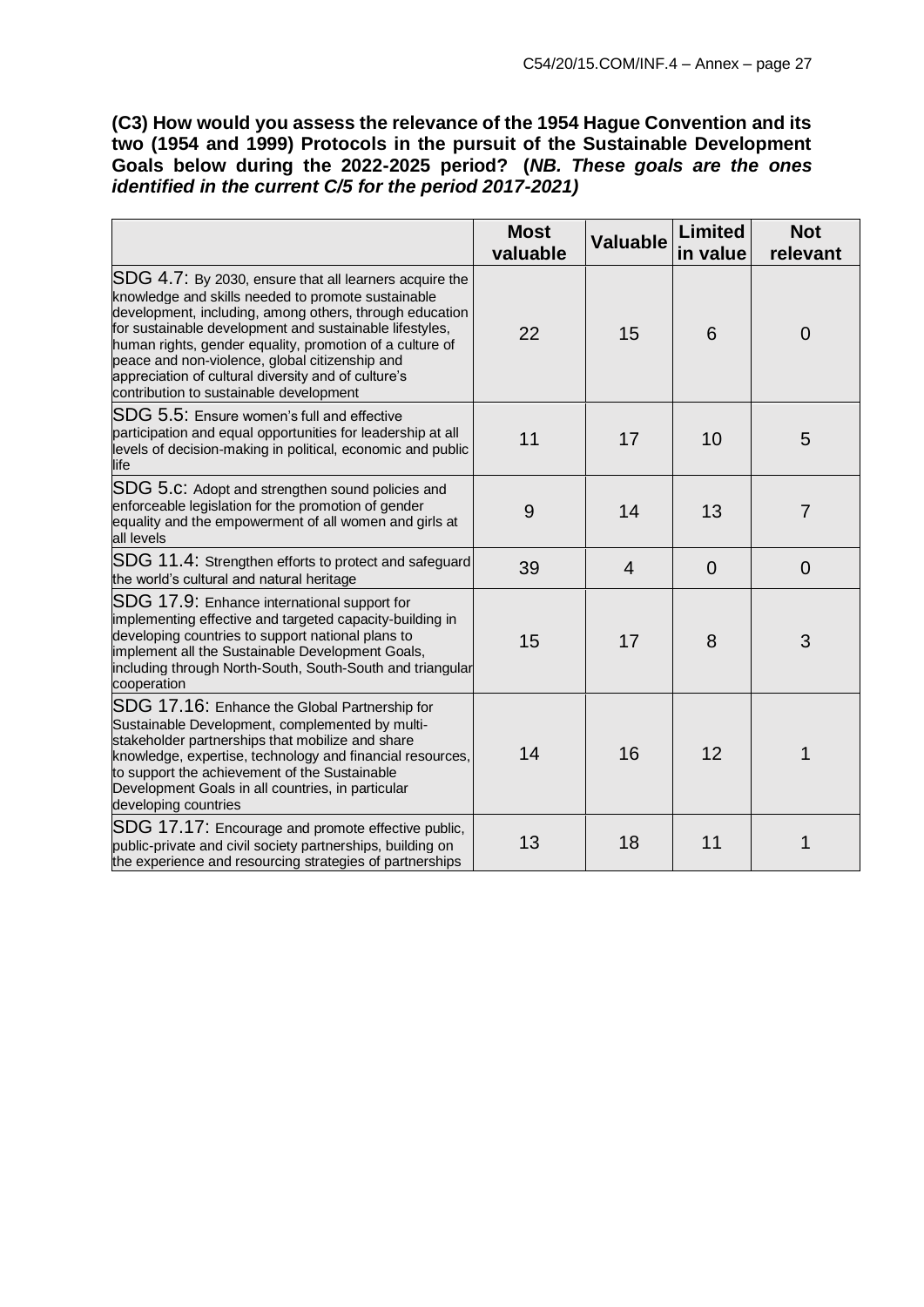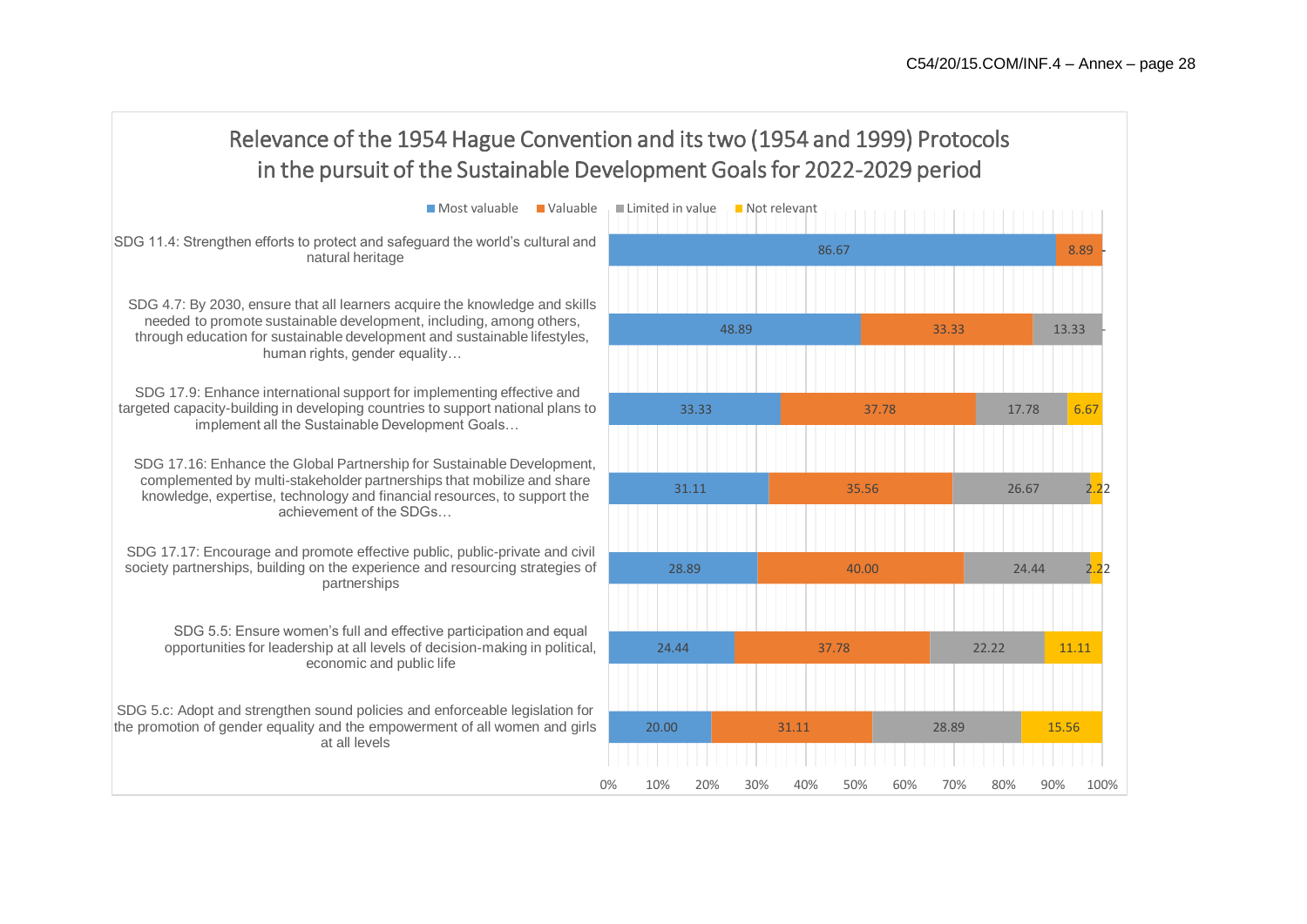| Do you consider that the 1954 Hague Convention and its two (1954 and 1999)    |
|-------------------------------------------------------------------------------|
| Protocols further contribute to the achievement of one or more SDGs which are |
| not in the above list?                                                        |

| Belgium (Yes)  | In the preamble of its constitution, UNESCO mentions that since wars<br>begin in the minds of men, it is in the minds of men that the defenses<br>of peace must be constructed. We therefore consider it relevant that<br>all UNESCO conventions and programmes contribute to this objective,<br>thus contributing to UNESCO's mandate and to the achievement of<br>MDG 16 peace, justice and effective institutions. Even if SDG 16 is<br>not currently included in this form, we believe that the 1954 Hague<br>Convention and its Protocols have a role to play in promoting the<br>development of peaceful and inclusive societies for sustainable<br>development. This was also the thrust of the contributions made by<br>the Ministers of Culture at the last Forum of Ministers of Culture on<br>November 19, 2019. We therefore encourage the aforementioned<br>Convention to include its contribution to SDG 16 among its<br>contributions to the SDGs, and more particularly: SDG 16.a: Support,<br>including in the framework of international cooperation, national<br>institutions responsible for strengthening, at all levels, the means to<br>prevent violence and to combat terrorism and crime, in particular in<br>developing countries; SDG 16.4. By 2030, significantly reduce illicit<br>financial flows and arms trafficking, strengthen activities for the<br>recovery and restitution of stolen property and combat all forms of<br>organized crime. |
|----------------|--------------------------------------------------------------------------------------------------------------------------------------------------------------------------------------------------------------------------------------------------------------------------------------------------------------------------------------------------------------------------------------------------------------------------------------------------------------------------------------------------------------------------------------------------------------------------------------------------------------------------------------------------------------------------------------------------------------------------------------------------------------------------------------------------------------------------------------------------------------------------------------------------------------------------------------------------------------------------------------------------------------------------------------------------------------------------------------------------------------------------------------------------------------------------------------------------------------------------------------------------------------------------------------------------------------------------------------------------------------------------------------------------------------------------------------------------------------------------------|
| Honduras (Yes) | Disaster risk reduction (Goal 11: sustainable development, make cities                                                                                                                                                                                                                                                                                                                                                                                                                                                                                                                                                                                                                                                                                                                                                                                                                                                                                                                                                                                                                                                                                                                                                                                                                                                                                                                                                                                                         |
|                | and human settlements inclusive, safe, resilient and sustainable).                                                                                                                                                                                                                                                                                                                                                                                                                                                                                                                                                                                                                                                                                                                                                                                                                                                                                                                                                                                                                                                                                                                                                                                                                                                                                                                                                                                                             |
| Japan (Yes)    | From a view point of recognized expert in that field, taking into account<br>that the destruction of cultural heritages in an armed conflict is caused<br>by religious and ethnic differences, it could be correlated with the Goal<br>10, in particular 10.2 and 10.3. cf. Goal 10. Reduce inequality within<br>and among countries 10.2 By 2030, empower and promote the social,<br>economic and political inclusion of all, irrespective of age, sex,<br>disability, race, ethnicity, origin, religion or economic or other status<br>10.3 Ensure equal opportunity and reduce inequalities of outcome,<br>including by eliminating discriminatory laws, policies and practices and<br>promoting appropriate legislation, policies and action in this regard                                                                                                                                                                                                                                                                                                                                                                                                                                                                                                                                                                                                                                                                                                                |
| Latvia (Yes)   | I would like to draw attention to SDG 16.4 as illicit financial flows are<br>often related to conflict zones and cultural goods obtained in these<br>zones illegally.                                                                                                                                                                                                                                                                                                                                                                                                                                                                                                                                                                                                                                                                                                                                                                                                                                                                                                                                                                                                                                                                                                                                                                                                                                                                                                          |
| Mongolia (Yes) | SDG -16, The 1954 Hague Convention will give great contribution to<br>the achievement of the SDG-16, Peace, justice and strong institutions.                                                                                                                                                                                                                                                                                                                                                                                                                                                                                                                                                                                                                                                                                                                                                                                                                                                                                                                                                                                                                                                                                                                                                                                                                                                                                                                                   |
| Panama (Yes)   | SDG 16.4: By 2030, significantly reduce illicit financial and arms flows,<br>strengthen the recovery and return of stolen assets and combat all<br>forms of organized crime.                                                                                                                                                                                                                                                                                                                                                                                                                                                                                                                                                                                                                                                                                                                                                                                                                                                                                                                                                                                                                                                                                                                                                                                                                                                                                                   |
| Turkey (Yes)   | As 1954 and 1970 Conventions are interrelated, the SDG 16.4 can<br>also be taken into consideration. Additionally, the SDG 16.6 would be<br>also relevant to foster the effectiveness of the 1954 Convention<br>through international and national institutions.                                                                                                                                                                                                                                                                                                                                                                                                                                                                                                                                                                                                                                                                                                                                                                                                                                                                                                                                                                                                                                                                                                                                                                                                               |
| United         | Goal 16: Peace, Justice and Strong Institution 16.3 Promote the rule                                                                                                                                                                                                                                                                                                                                                                                                                                                                                                                                                                                                                                                                                                                                                                                                                                                                                                                                                                                                                                                                                                                                                                                                                                                                                                                                                                                                           |
| Kingdom of     | of law at the national and international levels and ensure equal access                                                                                                                                                                                                                                                                                                                                                                                                                                                                                                                                                                                                                                                                                                                                                                                                                                                                                                                                                                                                                                                                                                                                                                                                                                                                                                                                                                                                        |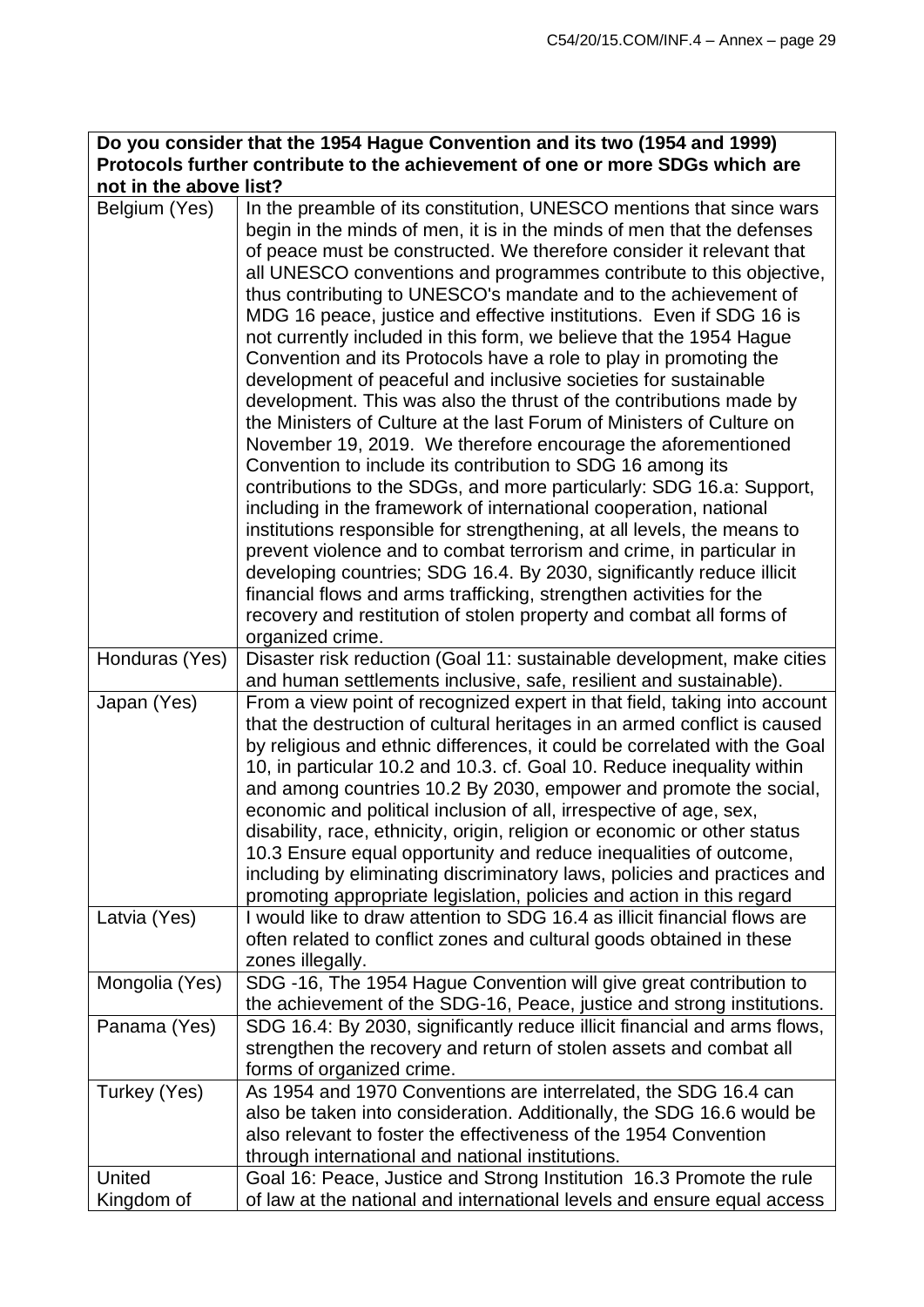| <b>Great Britain</b> | to justice for all 16.4 By 2030, significantly reduce illicit financial and |
|----------------------|-----------------------------------------------------------------------------|
| and Northern         | arms flows, strengthen the recovery and return of stolen assets and         |
| Ireland (Yes)        | combat all forms of organized crime 16.6 Develop effective,                 |
|                      | accountable and transparent institutions at all levels 16.A Strengthen      |
|                      | relevant national institutions, including through international             |
|                      | cooperation, for building capacity at all levels, in particular in          |
|                      | developing countries, to prevent violence and combat terrorism and          |
|                      | crime                                                                       |

# **(C5) Please add any additional comment you may have (5oo words max.):**

| <b>ADDITIONAL COMMENTS</b> |                                                                                                                                                                                                                                                                                                                                                                                                                                                                                                                                                                                                                                                                                                                                                                                                                                                            |
|----------------------------|------------------------------------------------------------------------------------------------------------------------------------------------------------------------------------------------------------------------------------------------------------------------------------------------------------------------------------------------------------------------------------------------------------------------------------------------------------------------------------------------------------------------------------------------------------------------------------------------------------------------------------------------------------------------------------------------------------------------------------------------------------------------------------------------------------------------------------------------------------|
| Côte d'Ivoire              | The major challenge related to the 1954 Convention and its two<br>protocols is that of ratification, popularization<br>effective<br>and<br>implementation. Côte d'Ivoire, for example, and several African<br>countries after ratifying the 1954 Convention have stopped there. They<br>have not yet ratified the additional protocols and therefore cannot<br>benefit from the programs initiated by the convention, especially the<br>1999 Protocol fund. The advocacy for universal ratification of the<br>convention and its two protocols is very important.                                                                                                                                                                                                                                                                                          |
| Azerbaijan                 | In general, it is important that the programme regarding the 1954 Hague<br>Convention and its two (1954 and 1999) Protocols, is designed and<br>implemented in way to avoid duplication with other programmes and<br>with a view to create additional value to the overall programme of the<br>Organization. To this end, stakeholders must be clearly defined,<br>capacity-building must be geared towards the military, at the same time<br>support must be provided to national authorities to improve national<br>criminal legislation. Moreover, the effectiveness of the work of the<br>statutory bodies must be improved. Finally, the establishment of<br>impartial monitoring mechanisms to detect and report on potential<br>crimes against cultural property, within the context of armed conflict and<br>belligerent occupation, is necessary. |
| Cameroon                   | SDG8, Target 9, the implementation of the 1954 Hague Convention<br>plays a key role in the operationalization of Target 8.9 as it contributes<br>to sustainable development through the preservation of cultural<br>heritage as a driver and catalyst of cultural heritage, source and input<br>and foreign exchange.                                                                                                                                                                                                                                                                                                                                                                                                                                                                                                                                      |
| El Salvador                | The SDG goals are goals for the countries and UNESCO could help the<br>achievement through developing programs and capacity buildings, it is<br>not UNESCO that adopted policies. The convention should strictly<br>implement what is in the convention, it is not about giving new goals to<br>it, it is not for UNESCO to define it.                                                                                                                                                                                                                                                                                                                                                                                                                                                                                                                     |
| France                     | Attention must be paid to ensure that the purpose of the Convention<br>and its two Protocols (protection of heritage in the event of armed<br>conflict) is implemented in this domain and that its application does not<br>derive from the protection of heritage in the event of natural disasters.                                                                                                                                                                                                                                                                                                                                                                                                                                                                                                                                                       |
| Georgia                    | Within the framework of the implementation of the Convention and its<br>Protocols, appropriate guarantees can be created primarily by                                                                                                                                                                                                                                                                                                                                                                                                                                                                                                                                                                                                                                                                                                                      |